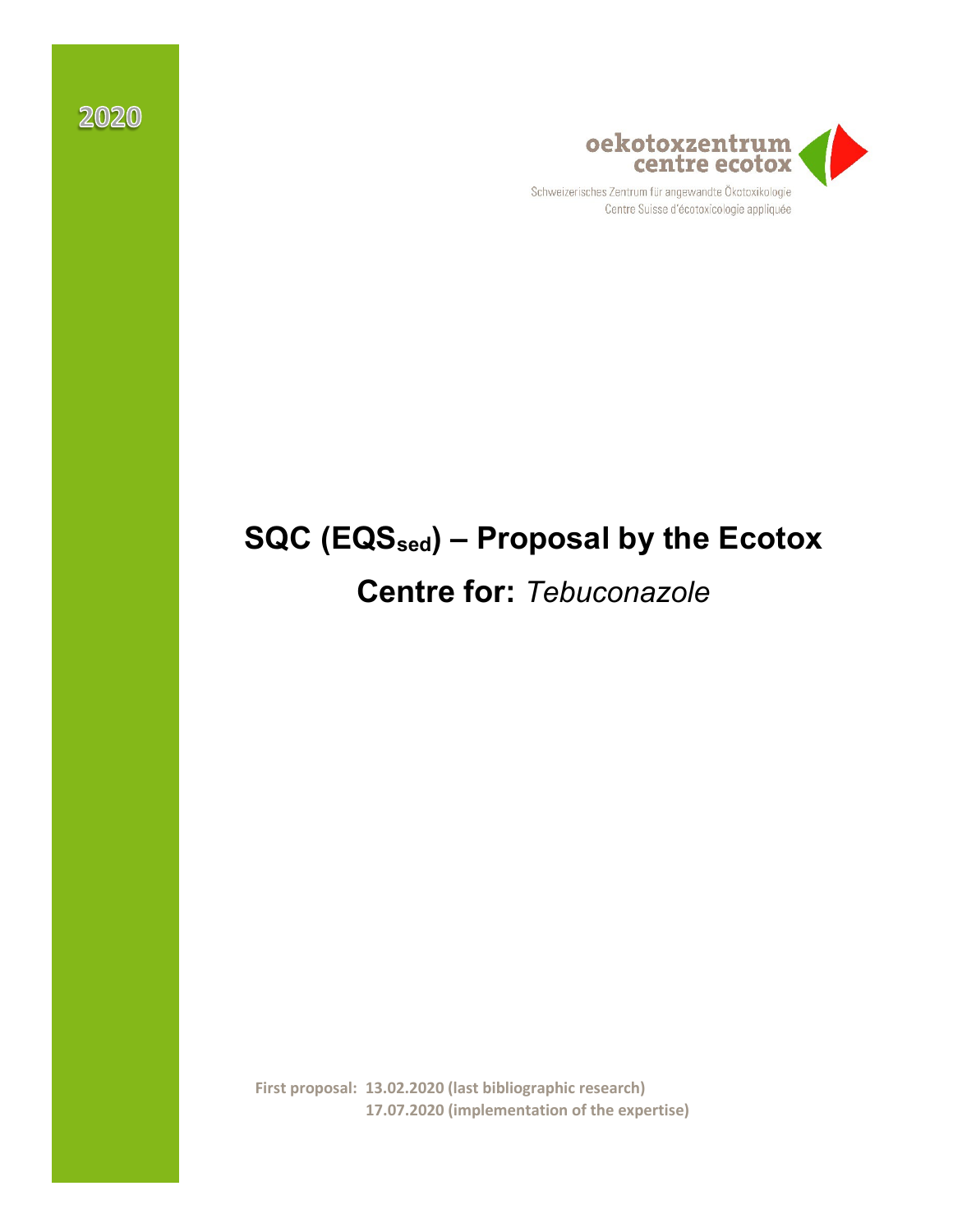#### *Proposed SQC (EQS<sub>sed</sub>) for Tebuconazole*

#### **Imprint**

#### **Publisher**

Swiss Centre for Applied Ecotoxicology, 1015 Lausanne

#### **Commissioned by**

FOEN, Federal Office of the Environment, Water Quality Section, 3003 Bern

#### **Authors**

Carmen Casado-Martinez, Marie Lefranc, Alexandra Kroll, Swiss Centre for Applied Ecotoxicology

#### **Scientific Support**

Dr Karen Duis, ECT Oekotoxikologie GmbH, Böttgerstr. 2-14, D-65439 Flörsheim/Main, Germany

Please note that the suggested EQS and contents of this dossier do not necessarily reflect the opinion of the external reviewer.

#### **Contact**

Carmen Casado: carmen.casado@oekotoxzentrum.ch

#### **Citation Proposal**

Carmen Casado-Martinez, Marie Lefranc, Alexandra Kroll. 2020. SQC (EQSsed) - Proposal by the Ecotox Centre for: Tebuconazole. Lausanne (CH): Swiss Centre for Applied Ecotoxicology; 29 pp.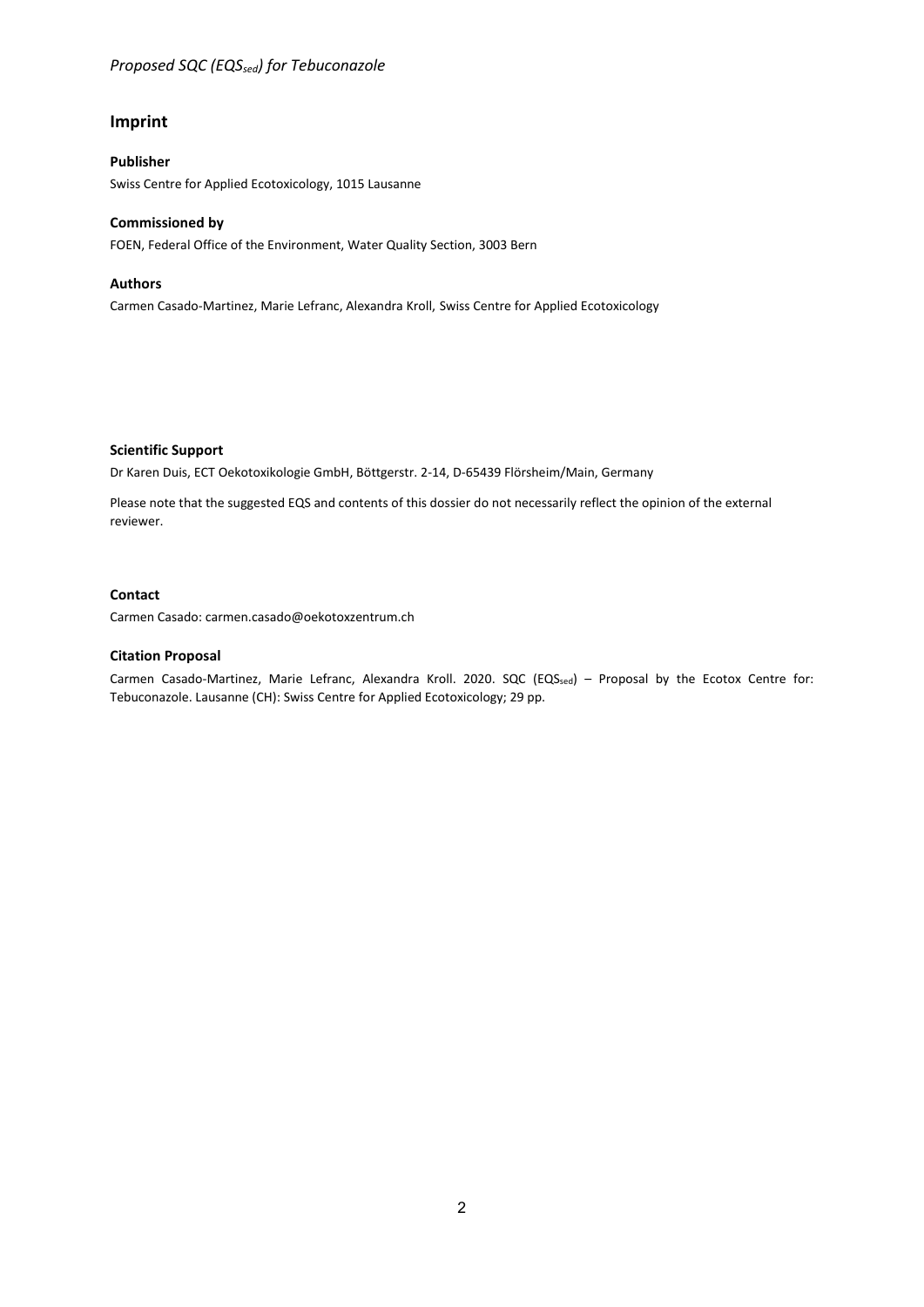*Proposed SQC (EQS<sub>sed</sub>) for Tebuconazole* 

## <span id="page-2-0"></span>Summary

#### $SQC$  ( $EQS_{sed}$ ): 2.8  $\mu$ g/kg d.w.

In the framework of the Module Sediment, which is intended to help cantons in sediment quality assessment, the Ecotox Centre develops proposals for Environmental Quality Criteria for sediment (SQC). SQC are derived applying the methodology described in the EU-Technical Guidance (TGD) for Deriving Environmental Quality Standards (EQS). In order to ensure that the dossiers are internationally comparable, the English terminology of the TGD will be used in the remainder of the dossier. These criteria provide a first screening tool to evaluate sediment chemical quality and the potential risk for the aquatic ecosystem. Based on the scientific literature available at present a generic SQC for tebuconazole of 2.8 µg/kg d. w. is proposed for standard sediments with 1 % OC.

## <span id="page-2-1"></span>Zusammenfassung

#### **SQK (EQSsed): 2.8 µg/kg d.w.**

Im Rahmen des Sedimentmoduls, das den Kantonen bei der Bewertung der Sedimentqualität helfen soll, entwickelt das Oekotoxzentrum Vorschläge für Umweltqualitätskriterien für Sedimente (SQK). Diese Kriterien dienen als Methode für ein erstes Screening zur Bewertung der chemischen Sedimentqualität und des potenziellen Risikos für aquatische Ökosysteme. Auf der Basis von Literaturdaten für die Wirkung von Tebuconazol und unter Verwendung der Methode, die in der Technischen Richtlinie der EU zur Ableitung von Umweltqualitätsnormen beschriebenen wird, schlägt das Oekotoxzentrum einen vorläufigen SQK für Tebuconazol von 2.8 µg/kg d.w. für Standardsedimente mit 1 % OC vor.

#### <span id="page-2-2"></span>Résumé

#### $CQS$   $(EQS<sub>sed</sub>)$ : 2.8  $\mu g/kg$  p.s.

Dans le cadre du module Sédiments qui devrait aider les cantons à évaluer la qualité des sédiments, le Centre Ecotox élabore des propositions de critères de qualité environnementale pour les sédiments (CQS). Les CQS sont dérivés en appliquant la méthodologie décrite dans le Guide Technique de l'UE (TGD) pour la Dérivation des Normes de Qualité Environnementale (EQS). Afin que les dossiers soient comparables au niveau international, la terminologie anglaise du TGD est utilisée ci-dessous. Ces critères fournissent un premier outil de dépistage pour évaluer la qualité chimique des sédiments et le risque potentiel pour l'écosystème aquatique. Sur la base des données sur les effets existants dans la littérature un CQS générique pour le tebuconazole de 2.8 µg/kg p.s. est proposé pour les sédiments standards avec 1 % CO.

## <span id="page-2-3"></span>Sommario

**CQS (EQSsed): 2.8 µg/kg p.s.**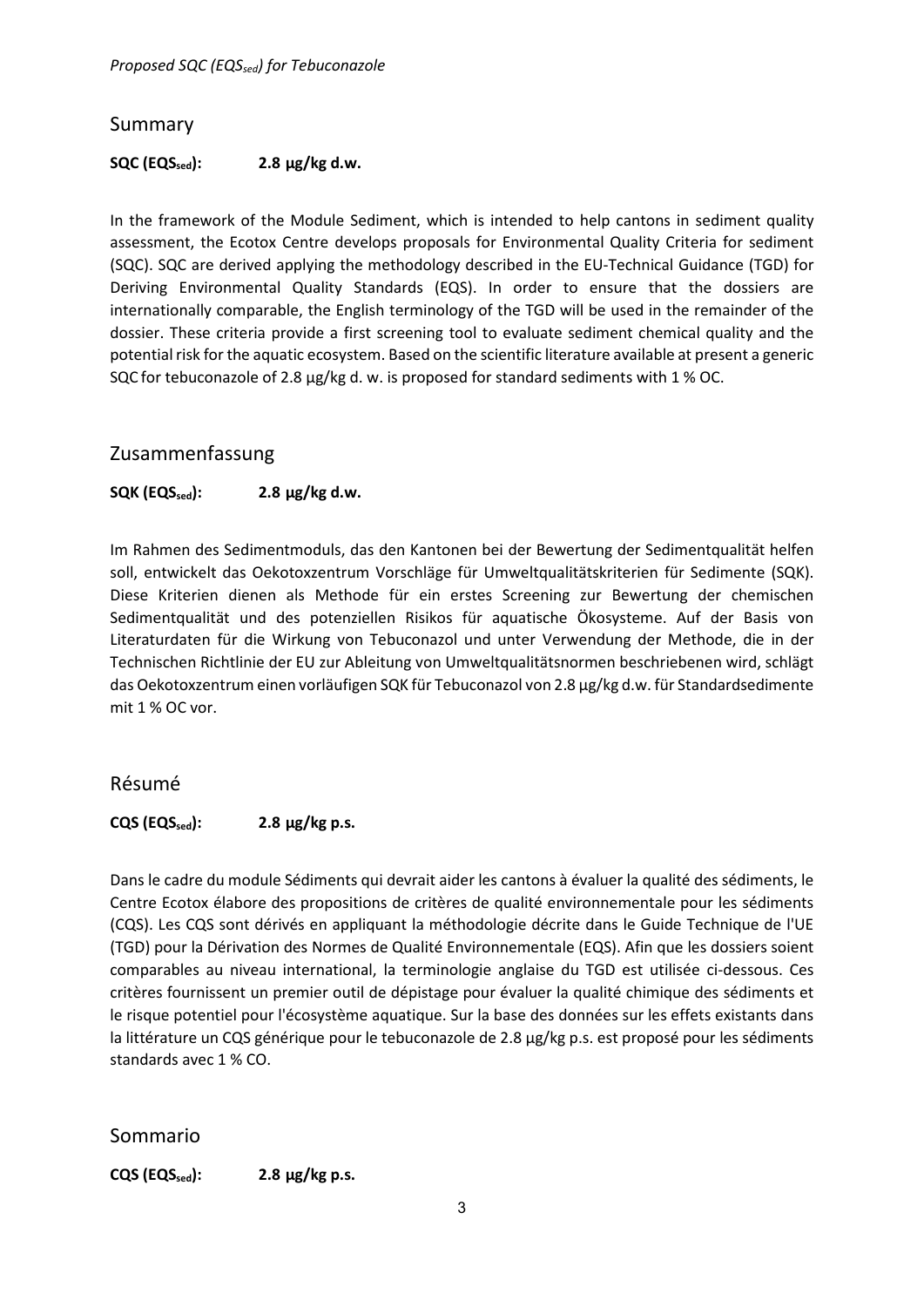Nell'ambito del modulo Sedimenti, che è finalizzato ad aiutare i Cantoni nella valutazione della qualità dei sedimenti, il Centro Ecotox sviluppa proposte per i criteri di qualità ambientale per i sedimenti (CQS). I CQS sono derivati applicando la metodologia descritta nella Guida Tecnica dell'UE (TGD) per la Derivazione degli Standard di Qualità Ambientale (EQS). Per garantire che i dossier siano comparabili a livello internazionale, viene utilizzata la terminologia inglese del TGD. Questi criteri forniscono un primo strumento di screening per valutare la qualità chimica dei sedimenti e il potenziale rischio per l'ecosistema acquatico. Sulla base della letteratura scientifica disponibile allo stato attuale un CQS generico per il tebuconazol di 2.8 µg / kg p.s. è proposto per sedimenti standard con 1 % CO.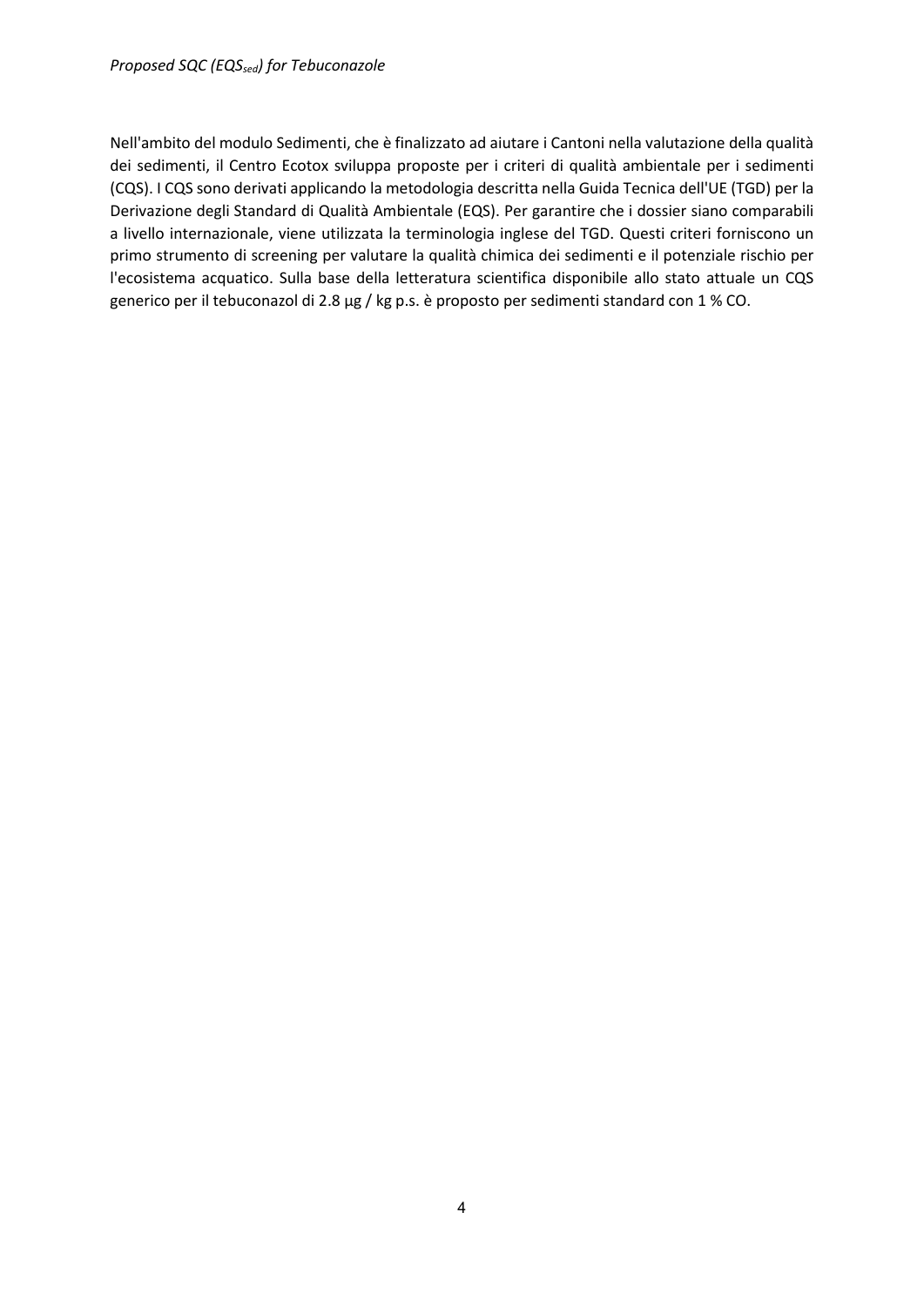| Table of content |
|------------------|
|------------------|

| $\mathbf{1}$                                                                                          |  |
|-------------------------------------------------------------------------------------------------------|--|
| 1.1                                                                                                   |  |
| 1.2                                                                                                   |  |
| 1.3                                                                                                   |  |
| 1.4                                                                                                   |  |
| $\overline{2}$                                                                                        |  |
| 2.1                                                                                                   |  |
| 2.2                                                                                                   |  |
| 2.3                                                                                                   |  |
| 2.4                                                                                                   |  |
| 3                                                                                                     |  |
| 3.1                                                                                                   |  |
| 3.2                                                                                                   |  |
| 4                                                                                                     |  |
| 4.1                                                                                                   |  |
| 4.2                                                                                                   |  |
| 4.3                                                                                                   |  |
| 5                                                                                                     |  |
| 5.1                                                                                                   |  |
| Derivation of QS <sub>sed,SSD</sub> using the species sensitivity distribution (SSD) method 20<br>5.2 |  |
| 6                                                                                                     |  |
| 6.1                                                                                                   |  |
| 6.2                                                                                                   |  |
| 6.3                                                                                                   |  |
| 6.4                                                                                                   |  |
| 7                                                                                                     |  |
| 8                                                                                                     |  |
| 9                                                                                                     |  |
| 9.1                                                                                                   |  |
| 10                                                                                                    |  |
|                                                                                                       |  |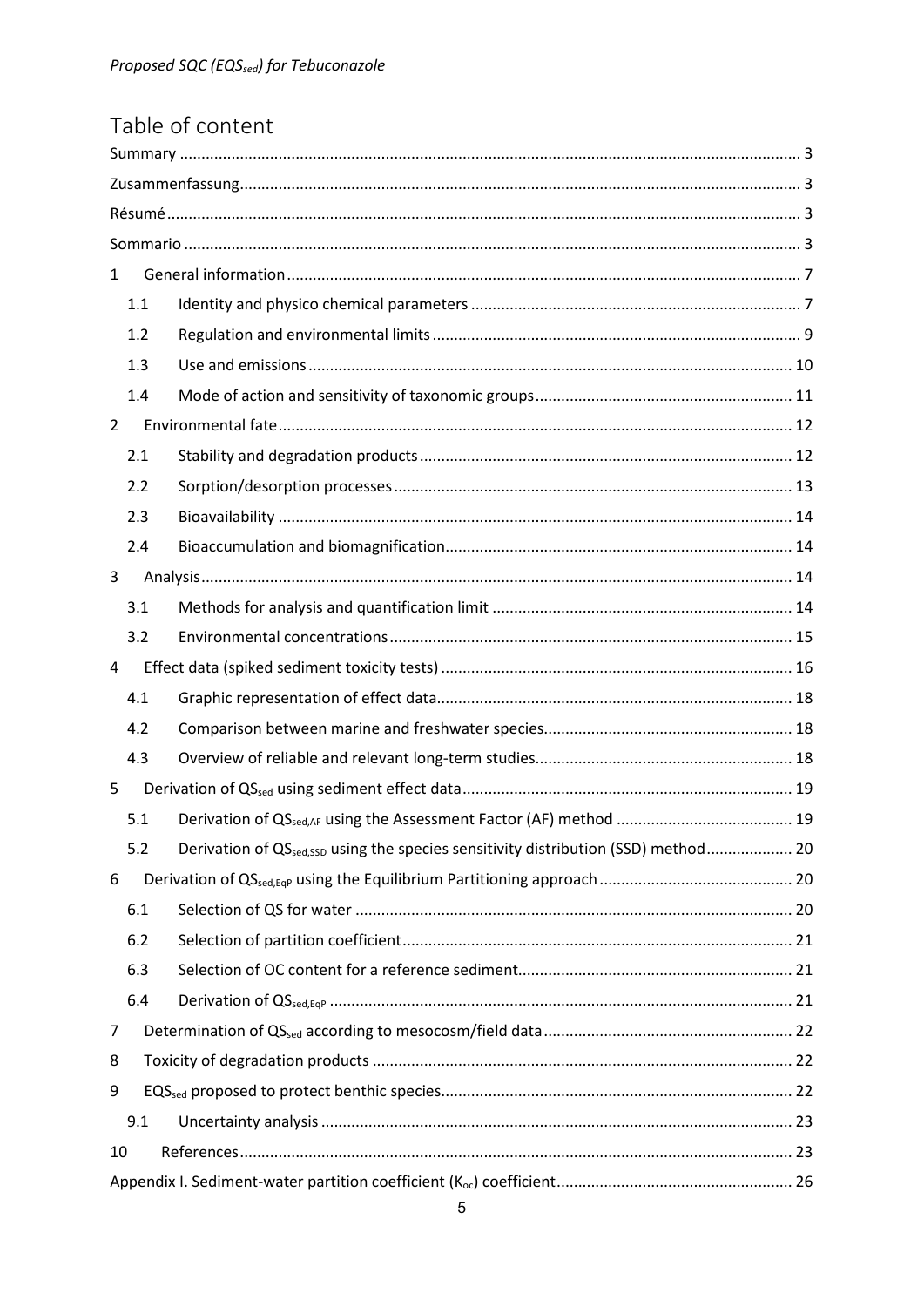*Proposed SQC (EQSsed) for Tebuconazole*

|  |  | Appendix II. Summary of unpublished studies used as supportive information  27 |  |
|--|--|--------------------------------------------------------------------------------|--|
|  |  |                                                                                |  |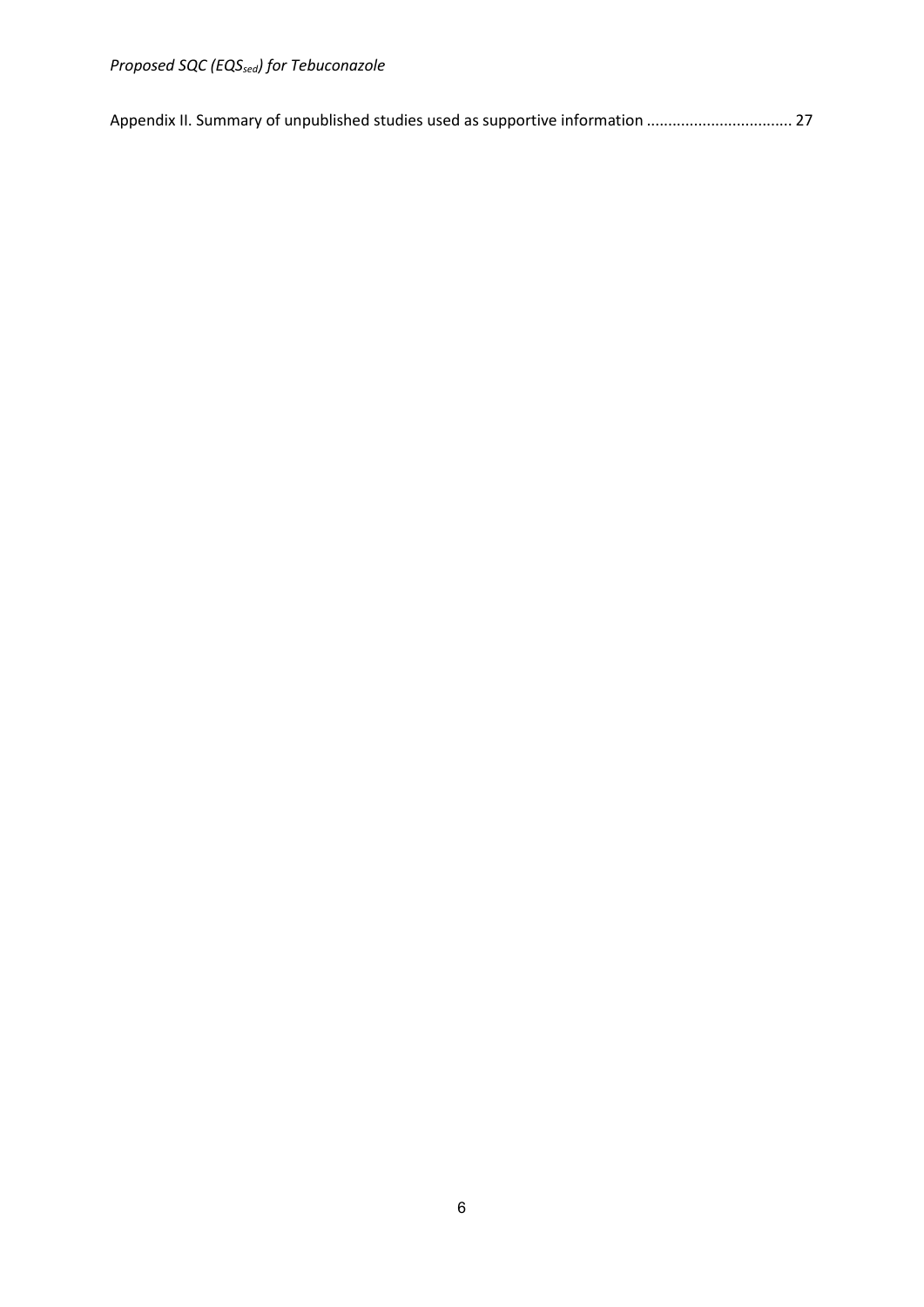# <span id="page-6-0"></span>**1 General information**

Selected information on the fungicide tebuconazole relevant for sediment is presented in this chapter. Existing registration information and dossiers for tebuconazole are:

- Oekotoxzentrum (2016). EQS-Vorschlag des Oekotoxzentrums für: Tebuconazol. 25 pp.
- EFSA (European Food Safety Authority) (2008). Conclusion on the peer review of tebuconazole. EFSA Scientific Report 176, 1-109.
- EFSA (European Food Safety Authority) (2014). Conclusion on the peer review of the pesticide risk assessment of the active substance tebuconazole. EFSA Journal 2014;12(1):3485, 98 pp. doi:10.2903/j.efsa.2014.3485
- EU DAR (2007). Draft Assessment Report Report (DAR) of the European Commission. Volume 1. Initial risk assessment provided by the rapporteur Member State Denmark for the existing active substance Tebuconazol of the third stage (part B) of the review programme referred to in Article 8(2) of Council Directive 91/414/EEC.
- ECHA (European Chemical Agengy) (2020) Information on Registered Substances 4-(1,1,3,3 tetramethylbutyl)phenol, CAS 140-66-9 [https://echa.europa.eu/de/substance-information/-](https://echa.europa.eu/de/substance-information/-/substanceinfo/100.100.535) [/substanceinfo/100.100.535.](https://echa.europa.eu/de/substance-information/-/substanceinfo/100.100.535) Last modified: 24-Mar-2020.
- ECHA (2013). Annex 1: Background document to the Opinion proposing harmonised classification and labelling at Community level of tebuconazole. Committee for Risk Assessment (RAC).

## <span id="page-6-1"></span>**1.1 Identity and physico chemical parameters**

Tebuconazole is an antifungal azole from the triazole family. Tebuconazole as technical grade material is in the form of a racemic mixture 1:1 (ECHA 2013).

The log K<sub>oc</sub> reported for tebuconazole are in the range of 2.67-3.10, with a geometric mean of 3.01 (Appendix 1). The log K<sub>ow</sub> is 3.70 (Table 1). Both the log K<sub>oc</sub> and log K<sub>ow</sub> trigger an effects assessment for sediments according to the EC TGD EQS (EC 2018).

Table 1 summarizes the identity and physico-chemical parameters for tebuconazole. Where available, experimentally collected data is identified as (exp.) and estimated data as (est.). When not identified, it means that no indication is available in the cited literature.

| Characteristics    | <b>Values</b>                                                                           | References            |
|--------------------|-----------------------------------------------------------------------------------------|-----------------------|
| <b>IUPAC</b> name  | (RS)-1-p-chlorophenyl-4,4-dimethyl-3-<br>(1H-1,2,4-triazole-1-ylmethyl)-pentan-3-<br>οl | ECHA (2020)           |
| Chemical group     | Triazole                                                                                | ECHA (2020)           |
| Structural formula | HO                                                                                      | Oekotoxzentrum (2016) |
| CAS-Number         | 107534-96-3                                                                             | ECHA (2020)           |
| <b>EC Number</b>   | 403-640-2                                                                               | ECHA (2020)           |
| Molecular formula  | $C_{16}H_{22}CIN_3O$                                                                    | ECHA (2020)           |
| SMILES-Code        | $CC(C)(C)(C)(C)(CCC1=CC=C(CC)(C=C1)CN1C=$<br>$NC = N1$                                  | ECHA (2020)           |

*Table 1 Information required for EQS derivation according to the TGD (EC 2018).*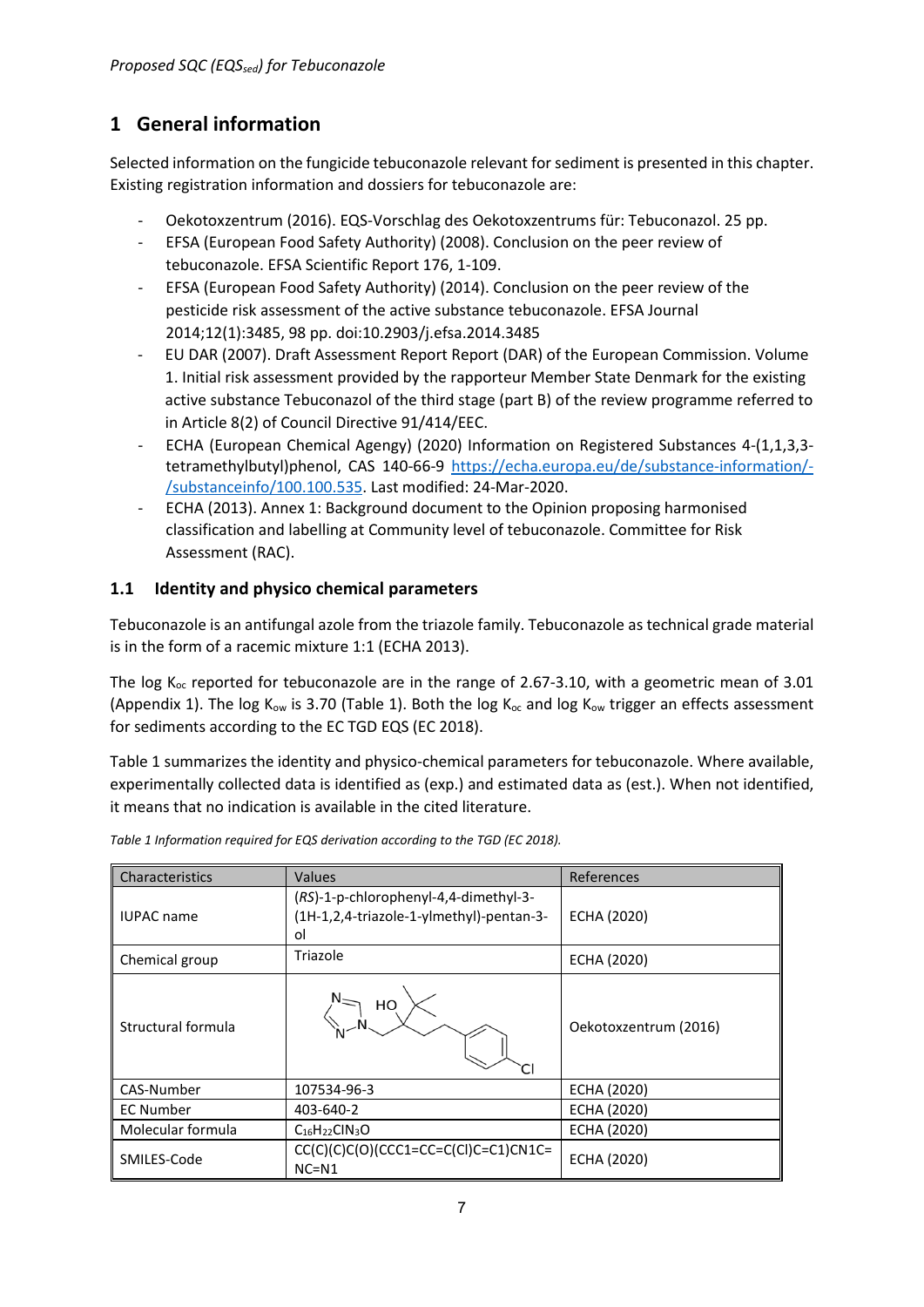| Molecular weight<br>[g/mol]                                                | 307.8                                                                                                                                                                                                                                                                                                                  | ECHA (2013)                                                                                                                                         |
|----------------------------------------------------------------------------|------------------------------------------------------------------------------------------------------------------------------------------------------------------------------------------------------------------------------------------------------------------------------------------------------------------------|-----------------------------------------------------------------------------------------------------------------------------------------------------|
| Melting point [°C]                                                         | [1] 104<br>[2] 105 (99.9 % purity) (exp.)<br>$[3]$ 102.86 (est.)                                                                                                                                                                                                                                                       | [1] ECHA (2020)<br>[2] Krohn (1993a) cited in ECHA<br>(2013)<br>[3] EPI (2011) cited in<br>Oekotoxzentrum (2016)                                    |
| Boiling point [°C]                                                         | [1] Not measurable, decomposition<br>before boiling reaches (>165 °C) (exp.)<br>[2] 394.85 (exp.) (adapted Stein and<br>Brown method)                                                                                                                                                                                  | [1] Mix & Berg (1988) cited in<br>ECHA (2013)<br>[2] EPISuite (2011) cited in<br>Oekotoxzentrum (2016)                                              |
| Vapour pressure [Pa]                                                       | Gas saturation method (exp.):<br>$1.7 \times 10^{-6}$ (20 °C) (extrapolated)<br>3.9 x 10 <sup>-6</sup> (25 °C) (extrapolated)<br>Low volatility                                                                                                                                                                        | Krohn (1993b) cited in ECHA<br>(2013)                                                                                                               |
| Henry's law constant<br>(Pa $\cdot$ m <sup>3</sup> /mol) at 20 $\degree$ C | $1 \times 10^{-5}$ (exp.)<br>Non-volatile                                                                                                                                                                                                                                                                              | Krohn (1988a) cited in FAO<br>(2015)                                                                                                                |
| Water solubility [mg/l]                                                    | [1] 29 (20 °C, independent of $pH$ )<br>[2] 38 (20 °C, purity 99.5%, pH 5.3)<br>[3] 36 (20 °C, purity 99.5%, pH 7.2)<br>[4] 36 (20 °C, purity 99.5%, pH 9.4)<br>Low                                                                                                                                                    | $[1]$ EC (2007)<br>[2-4] Krohn (1995) cited in<br>ECHA (2013)                                                                                       |
| Dissociation constant<br>$(pK_a)$                                          | Tebuconazole is a very weak base, which<br>can only be completely protonised in<br>non-aqueous systems in the presence of<br>very strong acids. It is not possible to<br>specify a pK value for water.                                                                                                                 | Placke (1987) cited in ECHA<br>(2013)                                                                                                               |
| Octanol-Water partition<br>coefficient (log Kow)                           | [1] 3.70 (20 °C, purity 99.1%) (shake-<br>flask method, OECD 107) (exp.)<br>[2] 3.10 (25 °C) (HPLC Method) (exp.)<br>[3] 3.89 (calculated from EPIsuite 1.4)<br>(est.)                                                                                                                                                 | [1] Krohn (1984) cited in ECHA<br>(2013)<br>[2] Eyrich & Bogdoll (2007a)<br>cited in FAO (2015)<br>[3] Creusot et al. (2020)                        |
| Organic carbon<br>adsorption coefficient<br>(log Koc)                      | [1] 2.86-3.27, average 3.00 (soil exp.<br>EPA-Guideline 163-1, $N = 6$ )<br>[2] 3.186 (est.) (MCI Method)<br>[3] 2.86 (sediment exp. batch<br>equilibrium, 95 % fines, 1.7 % OC)<br>[4] 2.86 (soil exp. batch equilibrium,<br>95 % fines, 1.5 % OC)<br>[5] 2.67 (soil exp. batch equilibrium,<br>97 % fines, 1.2 % OC) | [1] Fritz (1998) and (1993) cited<br>in EU DAR (2007); Appendix I<br>[2] EPI (2011) cited in<br>Oekotoxzentrum (2016)<br>[3-5] Vallée et al. (2014) |
| Sediment adsorption<br>coefficient (K <sub>d</sub> [I/kg])                 | [1] 9.88-23.84 (soil exp. EPA-Guideline<br>163-1, $N = 6$ )<br>[2] 12.37 (sediment exp. batch<br>equilibrium, 95 % fines, 1.7 % OC))<br>[3] 10.94 (soil exp. batch equilibrium,<br>95 % fines, 1.5 % OC)<br>[4] 5.77 (soil exp. batch equilibrium,<br>97 % fines, 1.2 % OC)                                            | [1] Fritz (1998) and (1993) cited<br>in EU DAR (2007)<br>[2-4] Vallée et al. (2014)                                                                 |
| Aqueous hydrolysis<br>(DT <sub>50</sub> [d])                               | [1] Stable at pH 5, 7 and 9 in sterile,<br>aqueous phosphate buffers, at 25 °C in<br>darkness. No degradation observed over<br>a 28 days period<br>[2] Stable at pH 4, 7 and 9 at 25 °C in<br>darkness, half-life > 1 year                                                                                             | [1] Coffman & Sietsema (1984)<br>cited in ECHA (2013)<br>[2] Wiche and Bogdoll (2007)<br>cited in FAO (2015)                                        |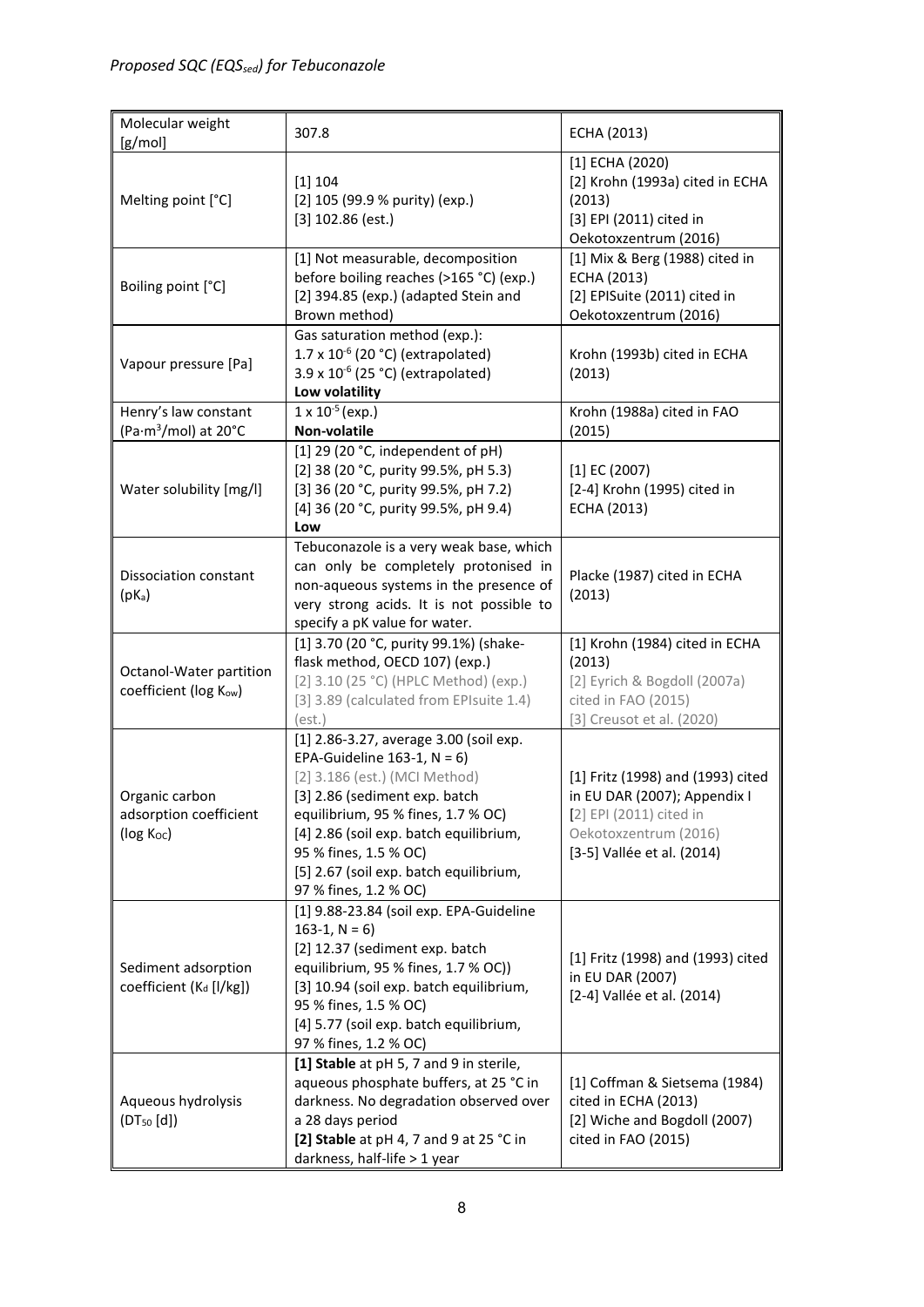| Aqueous photolysis<br>(DT <sub>50</sub> [d])                         | [1] Stable at pH 7 and pH 9 at 22 °C after<br>30 days of irradiation (photolysis<br>products not observed)<br>[2] 73 h estimated after irradiation of 8<br>h to light resembling sunlight | [1] Coody (1987) cited in ECHA<br>(2013)<br>[2] DEFRA (1993) cited in INERIS<br>(2011) |
|----------------------------------------------------------------------|-------------------------------------------------------------------------------------------------------------------------------------------------------------------------------------------|----------------------------------------------------------------------------------------|
| Biodegradation in<br>aqueous environment<br>(DT <sub>50</sub> [d])   | [1] 198 (first order kinetics, freshwater);<br>no data on seawater                                                                                                                        | [1] EU DAR (2007) Annex I.                                                             |
| Biodegradation in water-<br>sediment system (DT <sub>50</sub><br>[d] | 54 (average dissipation DT50 for the<br>total (water/sediment) in outdoor<br>micro/mesocosm)<br>> 365 (sediment), 43 (water phase) in<br>outdoor micro/mesocosm (exp.)                    | Heimbach (2003) and Chapple<br>et al. (2003) cited in ECHA<br>(2013)                   |
| Biodegradation in soil<br>(DT <sub>50</sub> [d])                     | $[1] > 365$ (lab, 20 °C, aerobic) (exp.)<br>[2] 77 (worst case, dissipation field<br>studies) (exp.)                                                                                      | $[1]$ Lee and Hann-Bey (1987)<br>cited in ECHA 2013<br>[2] ECHA 2013                   |

## <span id="page-8-0"></span>**1.2 Regulation and environmental limits**

Table 2 summarizes existing regulation and environmental limits in Switzerland, Europe and elsewhere for tebuconazole.

*Table 2 Existing regulation and environmental limits for tebuconazole in Switzerland and elsewhere.*

| <b>Europe</b>                                                                                                                                                                                 |                                                                                                                                                                                                                                                                                                                                                                                                                                                                                                                                                    |
|-----------------------------------------------------------------------------------------------------------------------------------------------------------------------------------------------|----------------------------------------------------------------------------------------------------------------------------------------------------------------------------------------------------------------------------------------------------------------------------------------------------------------------------------------------------------------------------------------------------------------------------------------------------------------------------------------------------------------------------------------------------|
| Status under Reg. (EC) No 1107/2009<br>of the European Parliament and of the<br>Council of 21 October 2009                                                                                    | Annex I of 1107/2009 lists the zones for PPPs<br>Tebuconazole is regulated under 1107/2009 by https://eur-<br>lex.europa.eu/legal-content/EN/TXT/?uri=CELEX:32014R0921                                                                                                                                                                                                                                                                                                                                                                             |
| concerning the placing of plant<br>protection products on the market<br>and repealing Council Directives<br>79/117/EEC and 91/414/EEC                                                         | $\rightarrow$ Approval as candidate for substitution<br>Current expiry date is 31.8.2020<br>https://eur-lex.europa.eu/legal-<br>content/EN/TXT/?qid=1557499937583&uri=CELEX:32019R0707                                                                                                                                                                                                                                                                                                                                                             |
| Reg. (EU) No 921/2014<br>(Amending Implementing Regulation<br>(EU) No 540/2011 as regards the<br>conditions of approval of the active<br>substance tebuconazole - Text with<br>EEA relevance) | Part A of the Annex to Implementing Regulation (EU) No.<br>540/2011:<br>Only uses as fungicide and plant growth regulator<br>may be authorised.<br><b>Member States must:</b><br>Pay particular attention to the potential<br>groundwater contamination in particular the<br>occurrence of the metabolite 1,2,4,-triazole<br>Submit to the Commission further information<br>addressing the potential endocrine disrupting<br>properties of tebuconazole within two years after<br>the adoption of OECD test guidelines on<br>endocrine disruption |
| Directive 98/8/CE (Biocide products                                                                                                                                                           | Candidate for Substitution (CfS), very persistent.<br>Approved for:                                                                                                                                                                                                                                                                                                                                                                                                                                                                                |
| Directive) by Decision 2008/86/EC                                                                                                                                                             | Product Type 7: film preservative                                                                                                                                                                                                                                                                                                                                                                                                                                                                                                                  |
| Regulation 528/2012 (Regulation for                                                                                                                                                           | (approval end date 30/06/2025)                                                                                                                                                                                                                                                                                                                                                                                                                                                                                                                     |
| biocide products)                                                                                                                                                                             | Product Type 8: wood preservative<br>-                                                                                                                                                                                                                                                                                                                                                                                                                                                                                                             |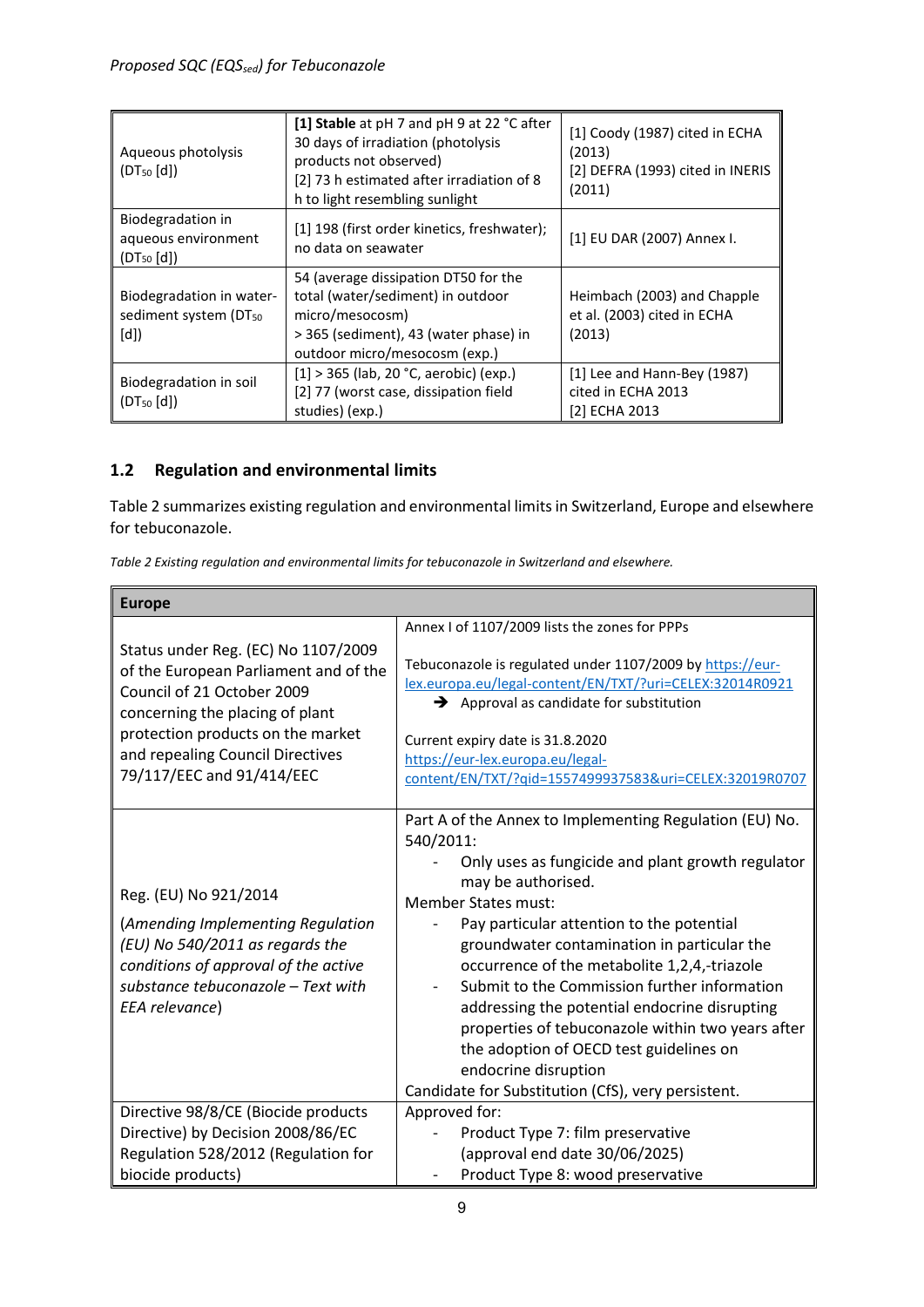|                                                                                                                                                                            | (approval end date 30/09/2022)                                                                                                                                                                                  |
|----------------------------------------------------------------------------------------------------------------------------------------------------------------------------|-----------------------------------------------------------------------------------------------------------------------------------------------------------------------------------------------------------------|
|                                                                                                                                                                            | Productive Type 10: construction materials                                                                                                                                                                      |
|                                                                                                                                                                            | preservative (approval end date 30/06/2025)                                                                                                                                                                     |
| Harmonized classification - Annex VI                                                                                                                                       | Acute Toxicity 4 - H302: Harmful if swallowed                                                                                                                                                                   |
|                                                                                                                                                                            | Repr. 2 - H361d: Suspected of harming the fetus                                                                                                                                                                 |
| of Regulation (EC) No 1272/2008 (CLP                                                                                                                                       | Aquatic Acute 1 - H400                                                                                                                                                                                          |
| Regulation)                                                                                                                                                                | Aquatic Chronic 1 - H410                                                                                                                                                                                        |
|                                                                                                                                                                            | Aquatic Chronic 2 - H411: Toxic to aquatic organisms in                                                                                                                                                         |
| Classification Reg. 1272/2008                                                                                                                                              | the long term, causes long-term adverse effects                                                                                                                                                                 |
|                                                                                                                                                                            | AT, BE, BG, CY, CZ, DE, DK, EE, EL, ES, FI, FR, HR, HU, IE, IT,                                                                                                                                                 |
| Authorized in                                                                                                                                                              | LT, LU, LV, MT, NL, PL, PT, RO, SI, SK, UK                                                                                                                                                                      |
|                                                                                                                                                                            | 0.1 μg/l (pesticide) for water intended for human                                                                                                                                                               |
| Directive 98/83/CE                                                                                                                                                         | consumption                                                                                                                                                                                                     |
| <b>Switzerland</b>                                                                                                                                                         |                                                                                                                                                                                                                 |
|                                                                                                                                                                            |                                                                                                                                                                                                                 |
| Ordinance on phytosanitary products                                                                                                                                        | Annex 1: Approved active substances whose                                                                                                                                                                       |
| (OPPh) (31.01.18)                                                                                                                                                          | incorporation is allowed in plant protection products                                                                                                                                                           |
|                                                                                                                                                                            | Part A: Chemical substances (as fungicide)                                                                                                                                                                      |
|                                                                                                                                                                            | Part E: Substance considered for substitution (in                                                                                                                                                               |
|                                                                                                                                                                            | accordance with Article 5, since one of the conditions set                                                                                                                                                      |
|                                                                                                                                                                            | out in Annex II (Ch. 4) of Regulation (EC) No. 1107/2009 is                                                                                                                                                     |
|                                                                                                                                                                            | fulfilled; either the active substance presents a potential                                                                                                                                                     |
|                                                                                                                                                                            | risk (RS 916.161) or is persistent in soil (DT50> 6 months)                                                                                                                                                     |
| Water protection ordinance (WPO)                                                                                                                                           | Annex 2: Requirements on Water Quality for plant                                                                                                                                                                |
| (31.01.18)                                                                                                                                                                 | protection products 0.1 µg/l per individual substances.                                                                                                                                                         |
|                                                                                                                                                                            | Annex 22: Additional requirements for groundwater                                                                                                                                                               |
|                                                                                                                                                                            | which is used for drinking water or is intended as such 0.1                                                                                                                                                     |
|                                                                                                                                                                            |                                                                                                                                                                                                                 |
|                                                                                                                                                                            |                                                                                                                                                                                                                 |
|                                                                                                                                                                            |                                                                                                                                                                                                                 |
|                                                                                                                                                                            |                                                                                                                                                                                                                 |
|                                                                                                                                                                            |                                                                                                                                                                                                                 |
| NQE (Norme de qualité                                                                                                                                                      |                                                                                                                                                                                                                 |
| environnementale) INERIS (2011)                                                                                                                                            |                                                                                                                                                                                                                 |
|                                                                                                                                                                            |                                                                                                                                                                                                                 |
| Freshwater organisms:                                                                                                                                                      | $AA-QS = 1 \mu g/l$                                                                                                                                                                                             |
|                                                                                                                                                                            | $MAC$ -EQS = 1 $\mu$ g/l                                                                                                                                                                                        |
|                                                                                                                                                                            |                                                                                                                                                                                                                 |
|                                                                                                                                                                            |                                                                                                                                                                                                                 |
|                                                                                                                                                                            |                                                                                                                                                                                                                 |
|                                                                                                                                                                            |                                                                                                                                                                                                                 |
|                                                                                                                                                                            |                                                                                                                                                                                                                 |
|                                                                                                                                                                            |                                                                                                                                                                                                                 |
| EQS proposal (Oekotoxzentrum 2016)<br><b>France</b><br>Secondary poisoning of predators:<br>For freshwater sediments (calculated<br>with Equilibrium Partitioning Method): | µg/l per individual substances.<br>$MAC-EQS = 1.4 \mu g/l$<br>$AA$ -EQS = 0.24 $\mu$ g/l<br>$QS_{\text{biota(dry weight)}} = 2 \text{ mg/kg}_{\text{biota}}$<br>$QSwater = 0.03 mg/l$<br>51 µg/kg d.w. (5 % OC) |

## <span id="page-9-0"></span>**1.3 Use and emissions**

Tebuconazole is used as fungicide, seed disinfectant or phytoregulator either alone or associated with other active substances in diverse crops, like on cereals (in the field or on the seeds), vegetables, fruits, tea or coffee (Tomlin 2006). Commercial products classified as fungicides either contain tebuconazole alone or associated with one or two of the following substances: bixafen, bupirimate, difenoconazole, fenpropidine, fluopyram, prochloraz, prothioconazole, spiroxamine or trifloxystrobine (Tomlin 2006). As fungicide, tebuconazole is used together with other triazoles (difenoconazole or prothioconazole)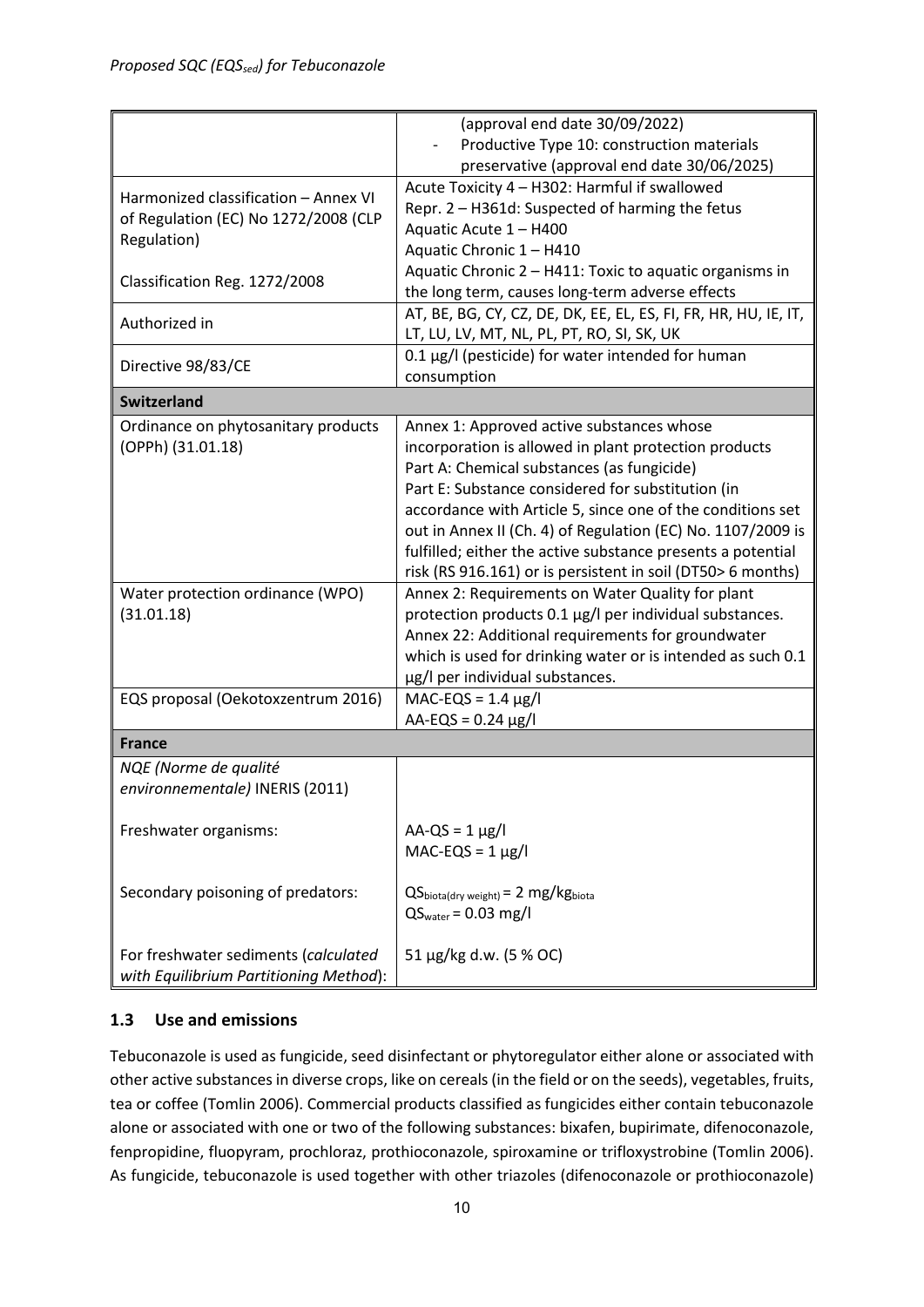in equimolar mixtures. In addition to its use as fungicide, tebuconazole is used as phytoregulator as the prevalent substance of the mixture (Tomlin 2006). Ninety homologated products containing tebuconazole are registered in Switzerland, 68 of them for use as fungicide, 14 as phytoregulator and fungicide and 8 as seed disinfectant (FOAG 2018). According to the register of active substances of the Swiss Federal Office for Agriculture (FOAG, as of 05.12.2019), tebuconazole sales ranged from 3103 tons in 2008 to 7939 tones in 2014, with a progressive decrease in the following years to 3768 tons in 2018.

According to its biocidal properties, tebuconazole is also used as preservative for wood, film and construction materials.

#### <span id="page-10-0"></span>**1.4 Mode of action and sensitivity of taxonomic groups**

Tebuconazole is a demethylation inhibitor. At the molecular level, tebuconazole inhibits the demethylation at the C14 position in fungal sterol biosynthesis by inhibiting the enzyme sterol 14αdemethylase which is involved in the biosynthesis of ergostertol, a component of cell membranes in fungi and yeasts (EC 2007). Since sterol 14α-demethylase is also present in many other living organisms, tebuconazole is also expected to affect non-target organisms. The most sensitive aquatic taxa in chronic exposure are amphibians, followed by fishes, macrophytes, crustacean, algae and insecta (Oekotoxzentrum 2016).

In plants, sterol 14α-demethylase is involved in the synthesis of phytosterol whereas in animals it is involved in the biosynthesis of cholesterol. Because cholesterol is a substrate for the production of other sterols, including sexual steroids, and tebuconazole is also known to be a mild inhibitor of aromatase (Sanderson et al. 2002; Trösken et al. 2006), effects on sterol 14α-demethylase and aromatase can cause effects in sexual differentiation and reproduction (Zarn et al. 2003; Sanderson 2002).

The Danish Center for Endocrine Disruptors (ED) concluded that tebuconazole is an endocrine disruptor "category 1, i.e. the data is evaluated to fulfil the WHO definition of an ED" (Hass et al. 2018). It was also evaluated in the Tier 1 Endocrine Disruptor Screening Program (EDSP) list of the US EPA with screening determination (or weight-of-evidence (WoE) assessments) and associated data evaluation records, recommending additionally a medaka extended one-generation test (Tier 2 testing) (US EPA 20[1](#page-10-1)5<sup>1</sup>). In a 21 d metamorphosis assay with the amphibian Xenopus laevis, tebuconazole caused a decrease of wet weight, size of snout-vent length, hind limb length and median development stage at concentrations ranging from 17 to 341 µg active ingredient/l. US EPA (2015) concluded that the thyroid and developmental findings in the assay were inconsistent with a direct, thyroid-related delay and may be more reflective of treatment-related growth inhibition. In addition, tebuconazole has potential to interact with the estrogen and androgen signaling pathways. In 21 d fish short-term reproduction assay with *Pimephales promelas,*significant effects were observed on plasma vitellogenin for females at 11.3 µg/l. At the highest concentration (19.5 µg/l), significant disturbances appeared in gonado-somatic index (males and females), gonadal histopathology and plasma vitellogenin (females) (US EPA 2015).

INERIS recently performed a complete assessment of evidence related to the ED activity for tebuconazole in relation to EQS derivation based on ECHA and EFSA guidance for the identification of

<span id="page-10-1"></span> <sup>1</sup> [https://www.epa.gov/endocrine-disruption/endocrine-disruptor-screening-program-tier-1-screening](https://www.epa.gov/endocrine-disruption/endocrine-disruptor-screening-program-tier-1-screening-determinations-and)[determinations-and](https://www.epa.gov/endocrine-disruption/endocrine-disruptor-screening-program-tier-1-screening-determinations-and)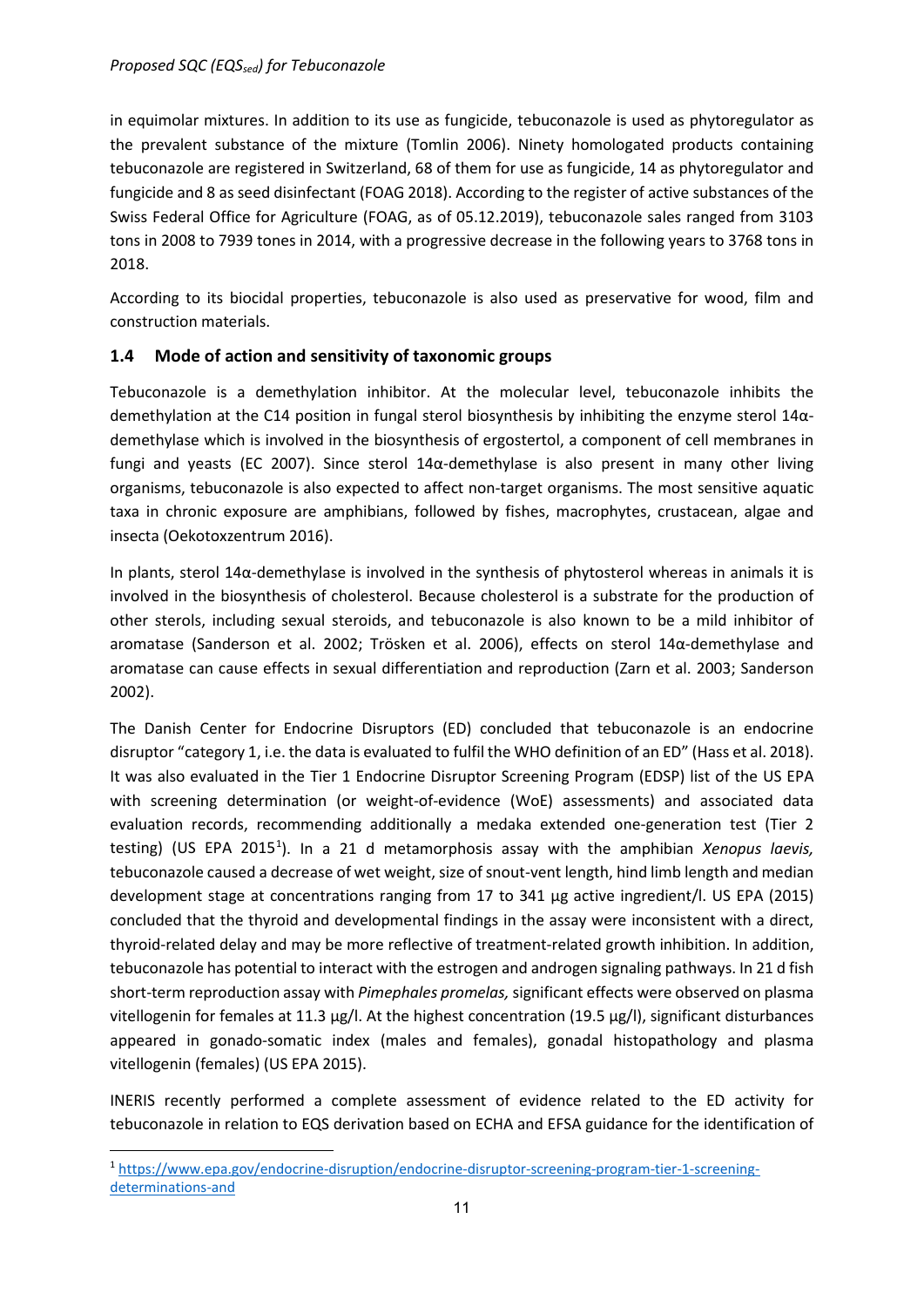ED chemicals (James-Casas et al. 2019). This assessment reviewed 213 entries, with 31 entries for *in vitro* (mechanistic, only humans and mammals), 72 entries for *in vivo* data on wildlife, and 110 entries for *in vivo* data for mammals (rat) that were considered relevant and reliable according to CRED, Klimisch et al. (1997) and ToxRtool. INERIS concluded that ED criteria are met as regards mammals. The INERIS study concluded that there is a link between adversity and endocrine activity through steroidogenesis inhibition and anti-AR (androgen receptor), and there is sufficient evidence to establish a mode of action with high biological plausibility. As regards wildlife, ED criteria are not met for tebuconazole but, strictly applying the ECHA/EFSA guidance, there is a need for additional data from standardized tests on thyroid mode of action. It was also concluded that further assessment/expertise of the mode of action was needed for invertebrate data.

## <span id="page-11-0"></span>**2 Environmental fate**

## <span id="page-11-1"></span>**2.1 Stability and degradation products**

#### **Abiotic degradation**

According to ECHA (2013) tebuconazole is hydrolytically stable. A study using radio-labelled tebuconazole run at pH 5, 7 and 9 at 25 °C for 28 days in sterile aquatic system reported no degradation of tebuconazole (mass balance 97-107 % in agreement with nonvolatility of the substance (Coffman and Sietsema 1984, cited in ECHA 2013)). However, INERIS (2013) cited a half-life of 73 h for tebuconazole (original study not available) According to a separate study, the radio-labelled metabolite 1,2,4-triazole (M26) in sterile aqueous solution showed a half-life greater than 30 days at pH 5, 7 and 9 at 25°C under exclusion of light, therefore the metabolite is also hydrolytically stable (Spare 1983 cited in ECHA 2013).

Tebuconazole and the metabolite 1,2,4-triazole (M26) have been shown not to degrade in water by direct photo-transformation processes. A study with radiolabeled tebuconazole in sterile water at pH 5, 7 and 9 and 22 °C irradiated by natural sunlight for 30 days resulted in 94 % to 100 % recovery attributed to the parent compound and an extrapolated half-life of 590 days (Coody 1987 cited in ECHA 2013). Two photochemical degradation studies are available for M26. The first one concluded that photolytic degradation is not expected according to the measured molar absorptivity values while the second showed no significant degradation by sunlight in distilled water, humic acid solution or distilled water with acetone (ECHA 2013). INERIS (2011) cited a half-life of 73 h estimated after irradiation of 8 h to light resembling sunlight reported in DEFRA ([2](#page-11-2)003)<sup>2</sup>.

#### **Biodegradation and dissipation**

According to ECHA (2013), no data on ready biodegradability (e.g. OECD 301) is available for tebuconazole. EFSA (2008) and (2014) also reports no data submitted, thus tebuconazole was considered not ready biodegradable.

Several simulation tests (Fritz 1987a, 1988) reported in EFSA (2008) and ECHA (2013) concluded that the degradation of tebuconazole was relatively slow in water / sediment systems and soil, although degradation rates were slightly higher in a drainage ditch of a fruit orchard).

<span id="page-11-2"></span><sup>&</sup>lt;sup>2</sup> DEFRA (2003) could not be obtained to check this alternative photodegradation study reporting a half-life of 73 h.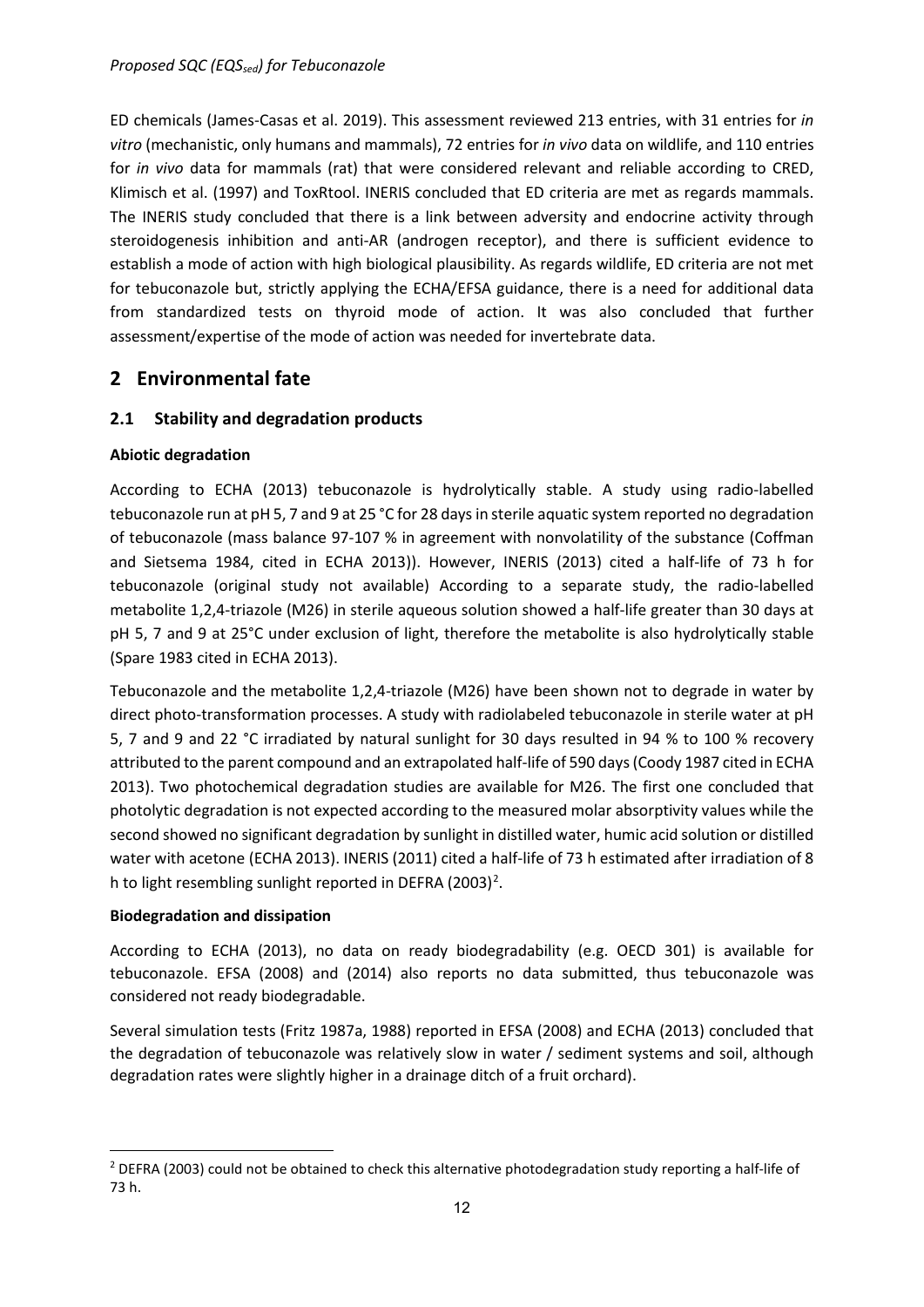#### *Proposed SQC (EQS<sub>sed</sub>) for Tebuconazole*

Aerobic water-sediment simulation studies reported percentages of applied radioactivity transformed into CO2 (end product of mineralization) after 52 weeks (end of study) at 22°C of 10 and 21 % for a drainage ditch of a fruit orchard and from a recultivated gravel pit of agriculturally used areas, respectively (Fritz 1987a, Fritz 1987b and Fritz 1988 cited in ECHA 2013 and EFSA 2008). After one year, 56 % (gravel pit) or 67 % (fruit orchard) of the applied radioactivity was still attributed to tebuconazole. The amount of unchanged parent compound in surface water decreased over time and was at the end of the study (52 weeks) about 23 % in the re-cultivated gravel pit and 8 % in the fruit orchard. None of the measured metabolites accounted for more than 3 %. Approximately 34 % of the applied radioactivity was adsorbed to the sediment of the re-cultivated gravel pit system and 61 % in the fruit orchard system. There was no calculation of actual degradation rates in water but results were interpreted as indicating a relatively slow degradation for tebuconazole under environmental conditions. The dissipation of tebuconazole from the aqueous phase by degradation and adsorption to the sediment in these water-sediment systems was considered as relatively slow in the case of the system re-cultivated gravel pit and relatively rapid in case of the fruit orchard due to its higher content of organic material.

In another study conducted on outdoor microcosms (Heimbach 2003 cited in ECHA 2013) the average half-lives were 30.9 d for disappearance from the water body and 38.7 d for disappearance from the total system (water and sediment) (pH 8, dissolved oxygen 10-12 mg/l, water temperature 11-25°C, nominal concentrations of 3.2 and 32  $\mu$ g/l). The average dissipation DT<sub>50</sub> for the total water-sediment system was 54 d, the dissipation  $DT_{50}$  for the water phase 43 d and one year (default) for the sediment were derived by Chapple et al. (2003) based on the study of Heimbach et al. (2003).

Aerobic degradation in soil in a laboratory study with <sup>14</sup>C-tebuconazole at an application rate of 10 mg/kg soil, corresponding to 13 kg/ha, suggests a slow degradation in soil with a DT<sub>50</sub> longer than 1 year with 67 % remaining after 1 year (Lee and Hann-Bey 1987 cited in ECHA 2013).

Field dissipation trials conducted in Northern and Southern Europe as reported in ECHA (2013), however, indicated that tebuconazole is moderately degradable. The geometric mean of the  $DT_{50}$ values for 18 trials performed in Northern Europe between 1987 and 1993 was 94 days, the mean value for four additional trials conducted in Northern Europe between 2000 and 2001 was 57 (36 to 77 d) while the mean DT<sub>50</sub> for two studies conducted in Southern Europe was 26 d (20 to 34 d). 1,2,4triazole (M26) was the major metabolite formed with a maximum of 9.0 % of applied radioactivity.

Existing studies indicate that no major metabolites were found in water/sediment systems (ECHA 2013). On the contrary, several studies have shown several biotransformation or degradation products in mammals, cultivated plants and soils (FAO 2015). Three major metabolites are found under biotic conditions: HMG 1608-lactone (M17, maximum 21 % of the applied radioactivity in the water/sediment system), HWG 1608-pentanoic acid (M25, 40.2 % of the radioactivity in the water/sediment system) and the 1,2,4-triazole M26 (maximum 14 % of the radioactivity applied in the water/system).

#### <span id="page-12-0"></span>**2.2 Sorption/desorption processes**

Tebuconazole is considered a substance with a low mobility potential in soil. Experimental  $K_{OC}$  values for tebuconazole range from 469 to 1877 (Table 1, Appendix 1). According to the EU DAR (2007), the adsorption/desorption behaviour of tebuconazole in six different soils of low organic content was investigated by Fritz (1988 and 1993) according to EPA-Guideline 163-1. The calculated adsorption constants  $K_d$  calculated from the adsorption isotherms ranged from 7.67 to 16.39 l/kg. These values correspond to  $K_{OC}$  values between 803 and 1249 l/kg. The calculated values from desorption were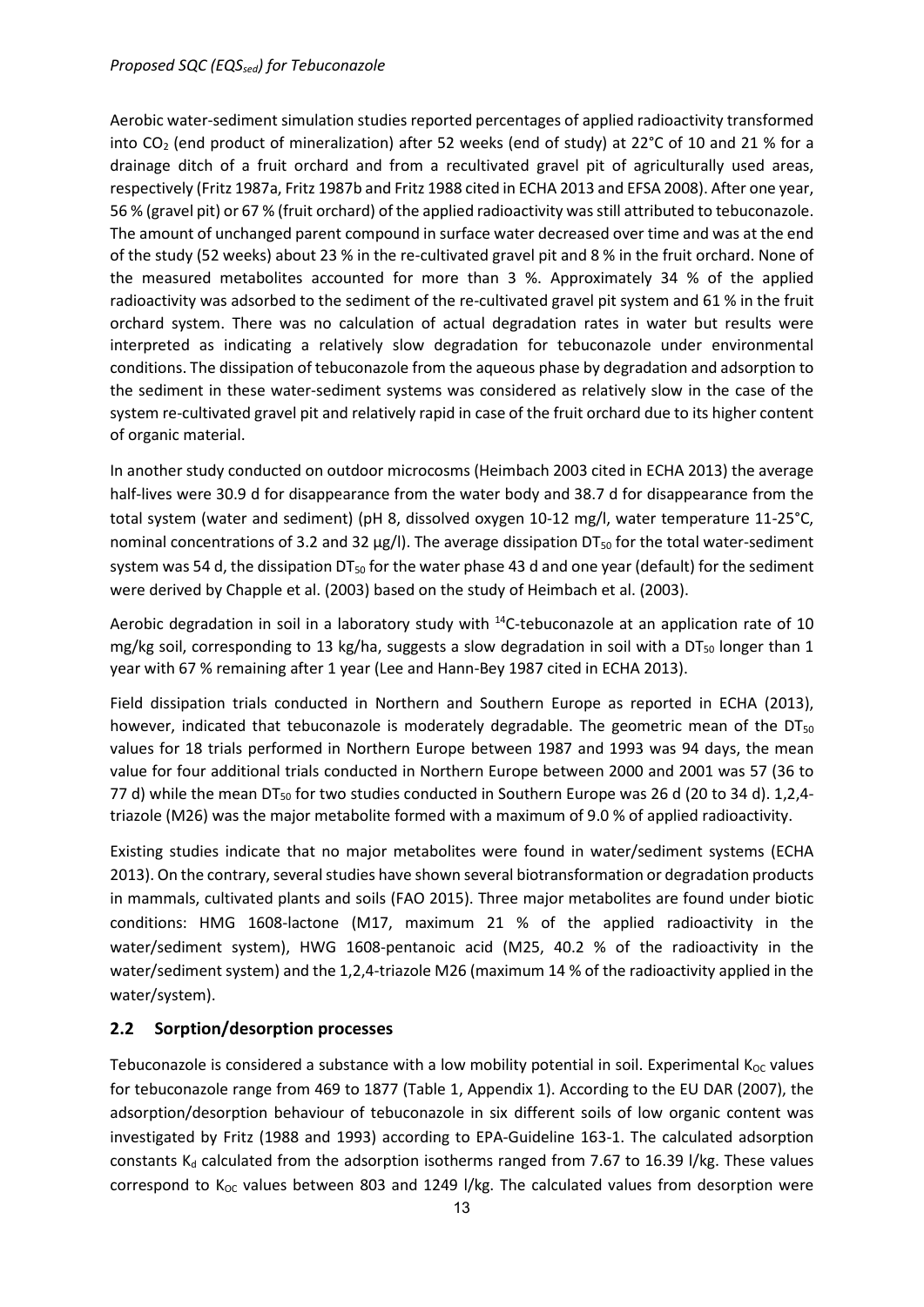slightly higher probably due to irreversible adsorption and  $K_{OC}$  values as reported in the EU DAR (2007) range between 732 and 1877 l/kg.

Vallée et al. (2014) investigated sorption of tebuconazole in sediment and soils in a pond and a ditch in Lorraine (France) according to the batch equilibrium technique, resulting in  $K_{OC}$  of 727.65 for sediment and 729.33 and 469.11 for soils.

#### <span id="page-13-0"></span>**2.3 Bioavailability**

Bioavailability is a complex process which depends on many factors including the sorption capacity of the sediment considered (e.g. OC content), the hydrophobicity of the compound, and the physiology, feeding behaviour and burrowing activity of the benthic organism considered (Warren et al. 2003).

The scientific opinion of the EFSA on the effect assessment for pesticides on sediment organisms recognizes that "*the most appropriate metric for bioavailability in soils and sediments appears to be the 'freely dissolved pore water concentration' rather than the total sediment concentration, particularly for compounds with a log K<sub>ow</sub> < 5" (EFSA 2015).* 

Specific information on the bioavailability of tebuconazole is scarce. However, based on the sorption behavior of tebuconazole in the dissipation and sorption studies showing increased partitioning in sediment at increasing OC content (§ 2.1 and 2.2). In the study by Fritz (1988, 1993) K<sub>d</sub> values increased at increasing OC content (0.75 and 1.80 %). Similarly, Vallee et al. (2014) also reported Kfads values of 5.79 and 12.37 kg/l increasing with increasing OC content. Based on these results, it is expected that bioavailability in soil and sediment is also influenced by organic carbon content.

#### <span id="page-13-1"></span>**2.4 Bioaccumulation and biomagnification**

Tebuconazole has a measured log  $K_{ow}$  of 3.7 at pH 7 and 20 °C, which leads to an estimated Bioconcentration Factor (BCF) of 140 (Tomlin 2006).

In a study with bluegill sunfish (*Lepomis macrochirus*) exposed to 60 μg/l with radio-labelled tebuconazole over a 28-day exposure period (EPA-Guideline 165-41), steady-state was achieved within 10 d (Surprenant 1988 cited in EU DAR 2007). Tebuconazole showed limited bioconcentration and was excreted rapidly by bluegill sunfish yielding a BCF of 78 (whole fish) based on the total amount of radioactivity. In a second study with bluegill sunfish exposed to radio-labelled tebuconazole over a 3 day exposure period (OECD TG 305E) at water concentrations of 211 μg/l and 18 μg/l, a BCF of 55 and 93 were obtained for whole fish based on the total amount of radioactivity and a BCF of 35 and 59 based on the parent compound (Grau et al. 1988 cited in ECHA 2013). These data indicate that tebuconazole is not potentially bioaccumulative (BCF > 2000; ECHA 2017). It is also below the threshold of 100 for deriving EQS for biota (EC 2018).

No study was found in the literature on the bioaccumulation of tebuconazole in aquatic organisms under field conditions.

# <span id="page-13-2"></span>**3 Analysis**

#### <span id="page-13-3"></span>**3.1 Methods for analysis and quantification limit**

Detection limits of 0.15  $\mu$ g/kg d.w. and quantification limits of 0.51  $\mu$ g/kg d.w. are achieved with accelerated solvent extraction (Dionex) and detection and quantification by high resolution liquid chromatography tandem mass spectrometry (LC-HRMS/MS; Creusot et al. 2020). A multi-residue method for the analysis of current-use and legacy pesticides in sediments from the US Geological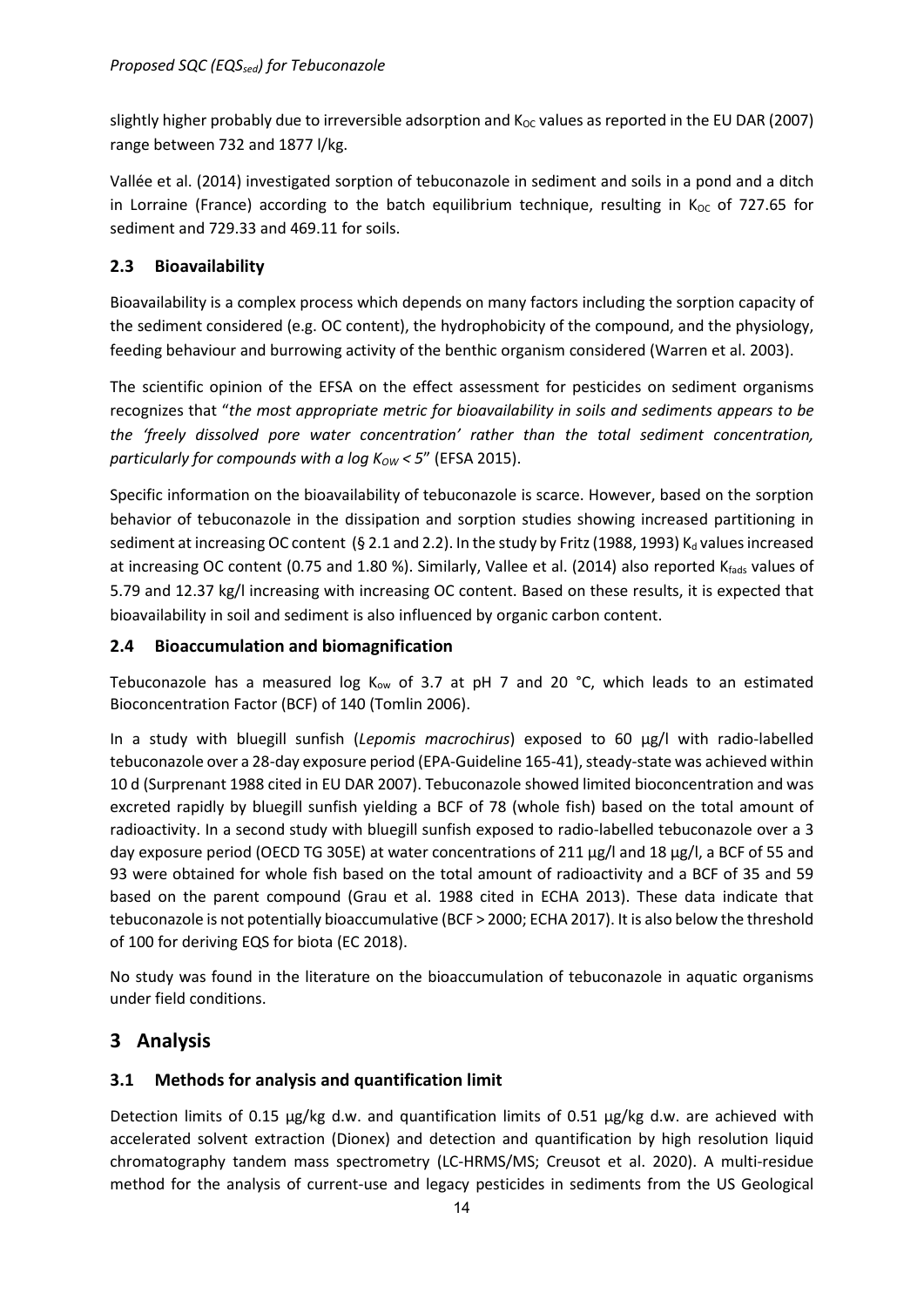#### *Proposed SQC (EQS<sub>sed</sub>) for Tebuconazole*

Survey using gas chromatography coupled to mass spectrometry operating in electron ionization mode (GC/EI-MS) reports limits of detection between 1.6 and 2.9 µg/kg d.w. (Smalling & Kuivila 2008, Smalling et al. 2012). Analytical capacities in routine analysis laboratories may reach LOQ of 5 µg/kg d.w. using gas chromatography-tandem mass spectrometry.

*Table 3 Methods for tebuconazole analysis in sediments and corresponding limits of detection (LOD) and limits of quantification (LOQ) (µg/kg d.w.). n. a. means not reported.*

| <b>LOD</b>  | <b>LOQ</b> | <b>Analytical</b><br>method | Reference                                            |
|-------------|------------|-----------------------------|------------------------------------------------------|
| 0.15        | 0.51       | HRMS/MS                     | Creusot et al. (2020)                                |
| 5           | n.a.       | GC-MS-MS                    | Oniris, LABERCA (personal<br>comm.)                  |
| $1.6 - 2.9$ | n.a.       | GC/EI-MS                    | Smalling & Kuivila (2008);<br>Smalling et al. (2012) |

#### <span id="page-14-0"></span>**3.2 Environmental concentrations**

Measured environmental concentrations (MEC) in sediments for Switzerland range from <0.15 to 4.63 µg/kg d.w. The highest concentrations are quantified in small streams affected by agricultural pressure, with higher concentrations measured in June than in September. The concentrations measured in Lake Geneva in 2015 and 2016 ranged between <0.15 and 0.54 µg/kg d.w. (N=8). Overall, tebuconazole has been detected in 28 of the 39 sediment samples studied in Switzerland, which is approx. 72 % detection frequency (Creusot et al. 2020). In another study on the occurrence of tebuconazole in sediments, the quantification frequency was only 6 % with maximum concentration of 3.44 µg/kg d.w (Ecotox Centre, unpubl. data).

The concentrations in Switzerland are relatively low compared with those in the US and Spain. For example, maximum concentrations in the Llobregat, Guadalquivir and Ebro River Basins in Spain are 11.4, 12.7 and 15.4 µg/kg d.w., respectively, with a detection frequency of 5, 3 and 33 % (Masiá et al. 2013, 2015; Ccanccapa et al. 2016). In California (US), maximum concentrations of 1380 µg/kg d.w. have been reported in high elevation sites, with a detection frequency 41 % (LOD = 1.6  $\mu$ g/kg d.w.; Smalling et al. 2012). Smalling et al. (2012) measured the maximum tebuconazole concentration in Sequoia National Park suggesting the use of tebuconazole in forests may be relevant.

*Table 4 Measured concentrations of tebuconazole in sediments from Switzerland and other countries.*

| Country     | MEC (min-max)<br>$[\mu$ g/kg d.w.]                                                                       | <b>Nr sites</b><br>(detection<br>frequency) | <b>Comments</b>                                    | Reference                   |  |  |
|-------------|----------------------------------------------------------------------------------------------------------|---------------------------------------------|----------------------------------------------------|-----------------------------|--|--|
|             | Jun.: 0.48; Sept.: 0.25<br>Jun.: 4.63; Sept.: 1.92<br>Jun.: 0.17; Sept.: 0.70<br>Jun.: 0.17; Sept.: 0.10 | 4                                           | Small streams affected<br>by agricultural pressure |                             |  |  |
|             | $0.54$ (max)                                                                                             | 6                                           | Lake Geneva                                        | Creusot, N.                 |  |  |
| Switzerland | $0.49$ (max)                                                                                             | 5                                           | Different types of<br>water bodies                 | (personal<br>communication) |  |  |
|             | $0.50 - 4.10$                                                                                            | 3                                           | Venoge river,<br>upstream-downstream<br>gradient   |                             |  |  |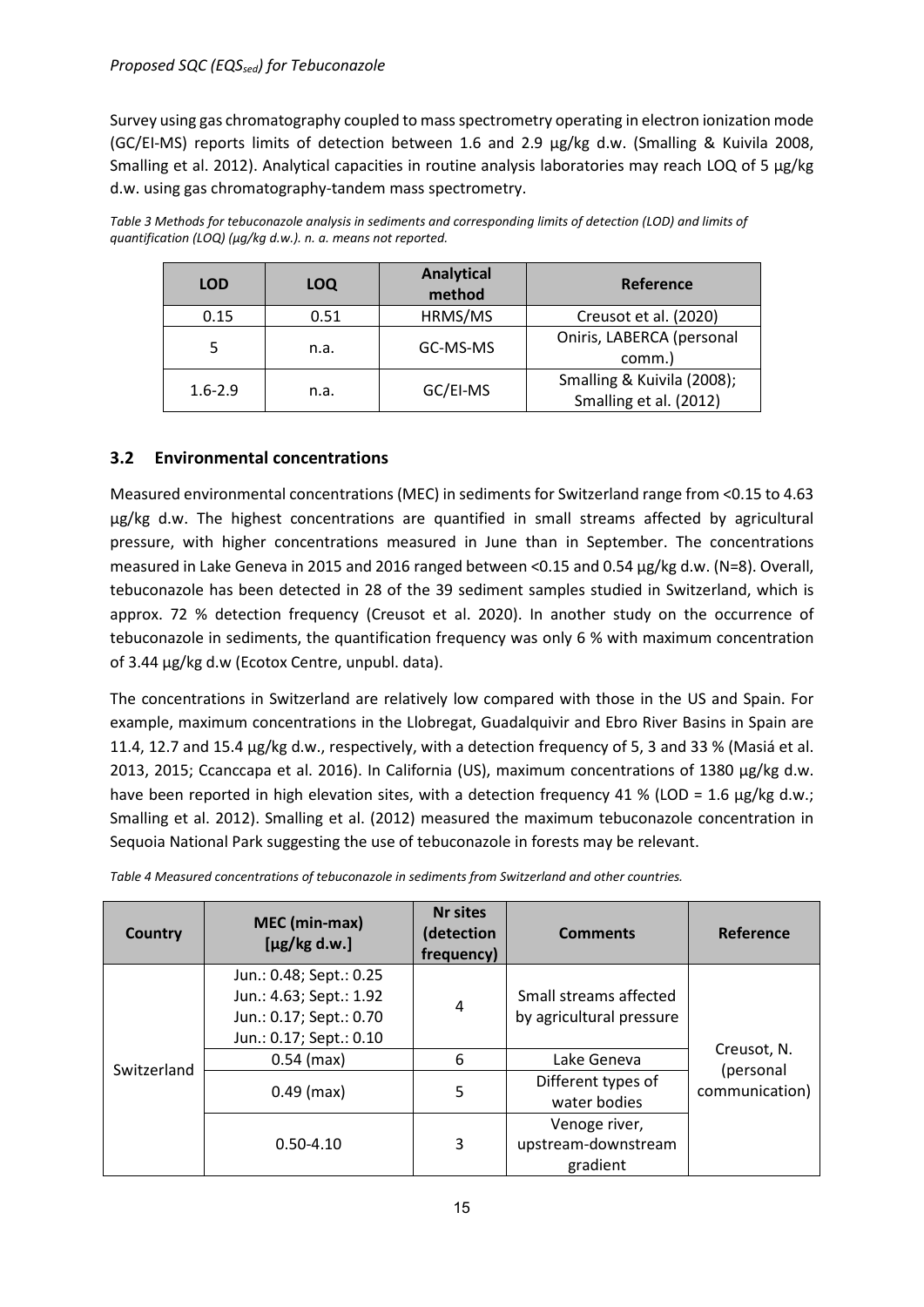| Country    | MEC (min-max)<br>$[\mu$ g/kg d.w.] | <b>Nr sites</b><br>(detection<br>frequency) | <b>Comments</b>                                                                  | Reference                            |
|------------|------------------------------------|---------------------------------------------|----------------------------------------------------------------------------------|--------------------------------------|
|            |                                    | 18 (6 %)                                    | Small streams affected<br>by diverse pollution                                   | <b>Ecotox Centre</b><br>(unpublished |
|            |                                    |                                             | sources                                                                          | data)                                |
| <b>USA</b> | $< 1.6 - 1380$                     | 12                                          | Different types of<br>waterbodies, mainly in<br>California but also<br>around US | Smalling et al.<br>(2012)            |
|            | 2.29-11.42<br>(mean 7.09)          | (5 %)                                       | Llobregat River Basin                                                            | Masiá et al.<br>(2015)               |
| Spain      | $2.6 - 12.7$                       | 24                                          | <b>Guadalquivir River</b>                                                        | Masiá et al.                         |
|            | (mean 1.1)                         | (13%)                                       | <b>Basin</b>                                                                     | (2013)                               |
|            | 1.66-15.38<br>(mean 2.36)          | 24<br>(33 %)                                | Ebro River Basin                                                                 | CCanccapa et al.<br>(2016)           |

# <span id="page-15-0"></span>**4 Effect data (spiked sediment toxicity tests)**

A non-filtered bibliographic search was performed for tebuconazole (by CAS numbers) in the US Ecotox Data Base (U.S. EPA 2016) which did not yield data on sediment organisms. Likewise, a search in the German Environmental Office database ETOX did not yield any relevant results. A key word search was performed on Scopus (tebuconazole + sediment + toxicity, no restriction regarding publication date) resulting in 7 publications, only one based on spiked sediment tests.

Potentially unpublished data was searched for in registration information, risk assessment dossiers and EQS dossiers. Only the EFSA pesticide risk assessment report lists one study performed with a benthic organism (*Chironomus riparius*) exposed via spiked sediment (EFSA 2014). The original report is not available and very limited information is available in addition to the test species and effect concentration. The EU DAR (2007) contains information on two sediment toxicity tests that were, however, performed with spiked water (no information is provided on tebuconazole concentrations in the sediments).

Relevance ("C" score in the table below) and reliability ("R" score in the table below) of studies are evaluated according to the CRED-criteria (Moermond et al. 2016 and Casado-Martinez et al. 2017).

According to the EU TGD (EC 2018) "*What is considered chronic or acute is very much dependent on 1) the species considered and 2) the studied endpoint and reported criterion*". According to EFSA, true chronic tests should cover a range of 28-65 d when half-life of a pesticide in sediment is >10 d (EFSA, 2015). Due to the relatively long generation time of the copepod *Attheyella crassa* (approx. 6-8 weeks), Turesson et al. (2007) developed a set of two tests that were run in parallel: a 21 d development test and a 14 d reproduction test. Because the endpoint studied is reproduction and development the test was assessed as chronic. The survival endpoint is considered acute and not used for EQS derivation. The standard test with the ostracod ostracod *Heterocypris incongruens* is run for 6 d and is considered sub-chronic, the longer exposure duration of 14 d is however considered chronic (Lefranc 2018).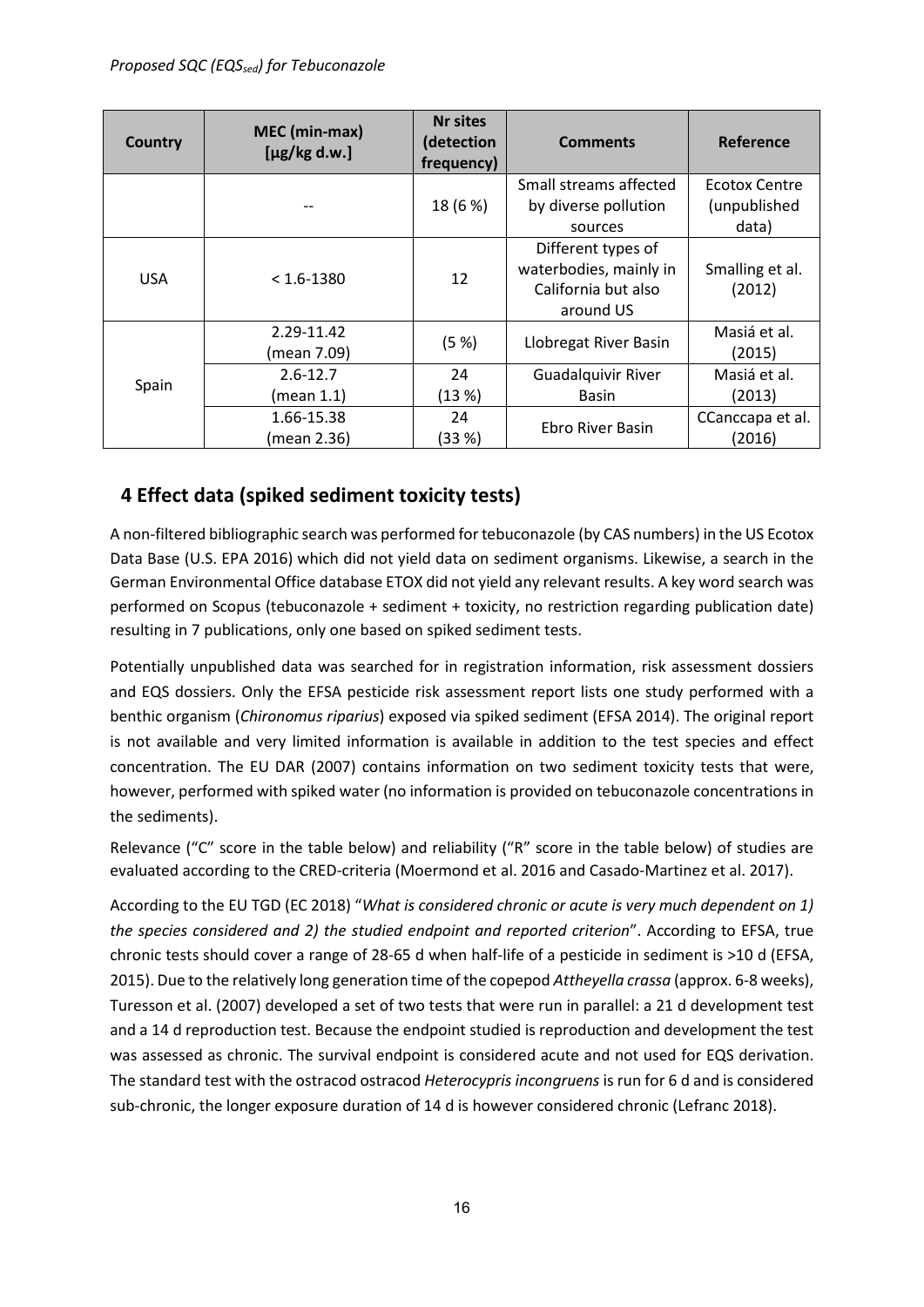*Table 5 Sediment effect data for tebuconazole in mg/kg d.w. Data were evaluated for relevance and reliability according to the CRED criteria for sediments (Moermond et al. 2016; Casado-Martinez et al. 2017). Data used for QS derivation is underlined. Abbreviations: na = not available.*

| Group                    | <b>Species<sup>a</sup></b>  | <b>Test</b><br>compound | Exposure | Equilibration<br>time | Endpoint            | Test<br>duration | <b>Effect</b><br>concentra<br>tion  | Value<br>(mg/kg)<br>d.w. | Sediment type                                                                                                          | <b>Normal</b><br>ized<br>value<br>(mg/kg)<br>d.w.,<br>1 % OC) | <b>Normali</b><br>zed<br>value<br>(mg/kg)<br>d.w.,<br>5 % OC) | Chem.<br>analysis | <b>Note</b>                                                                                  | Validity | <b>References</b>       |
|--------------------------|-----------------------------|-------------------------|----------|-----------------------|---------------------|------------------|-------------------------------------|--------------------------|------------------------------------------------------------------------------------------------------------------------|---------------------------------------------------------------|---------------------------------------------------------------|-------------------|----------------------------------------------------------------------------------------------|----------|-------------------------|
|                          |                             |                         |          |                       |                     |                  | Acute toxicity data in freshwater   |                          |                                                                                                                        |                                                               |                                                               |                   |                                                                                              |          |                         |
| Crustacea<br>(Copepoda)  | Attheyella crassa           | Tebuconazole            | Static   | 2 d                   | Survival            | 21 <sub>d</sub>  | <b>NOEC</b>                         | 0.5                      | Natural surface sediment<br>sieved at 40 um, mixed<br>with Merck silica gel 60,<br>Ø=0.063-0.200 mm; 2 %<br><b>TOC</b> | 0.25                                                          | 1.25                                                          | Measur<br>ed      |                                                                                              | R1/C1    | Turesson et al.<br>2007 |
|                          |                             |                         |          |                       |                     |                  | Acute toxicity data in marine water |                          |                                                                                                                        |                                                               |                                                               |                   |                                                                                              |          |                         |
| No data available        |                             |                         |          |                       |                     |                  |                                     |                          |                                                                                                                        |                                                               |                                                               |                   |                                                                                              |          |                         |
|                          |                             |                         |          |                       |                     |                  | Chronic toxicity data in freshwater |                          |                                                                                                                        |                                                               |                                                               |                   |                                                                                              |          |                         |
| Insecta                  | Chironomus<br>riparius      | Tebuconazole            | Static   | n.a.                  | n.a.                | 28 d             | <b>NOEC</b> <sup>a</sup>            | 21.45                    | n.a.                                                                                                                   | n.a.                                                          | n.a.                                                          | n.a.              | From pesticide<br>risk assessment<br>of active<br>substance                                  | R2/C1    | <b>EFSA 2014</b>        |
| Insecta                  | Chironomus<br>riparius      | Tebuconazole            | Static   | 4 d                   | Emergence           | 28 d             | <b>NOEC</b>                         | 16.5                     | Artificial OECD 2018<br>sediment, 2 % TOC                                                                              | 8.25                                                          | 41.25                                                         | Measur<br>ed      | Two<br>concentrations<br>tested (44.7<br>mg/kg d.w. with<br>100 % mortality,<br>no emergence | R3/C1    | Lefranc, 2018           |
| Crustacea<br>(Copepoda)  | Attheyella crassa           | Tebuconazole            | Static   | 2d                    | Growth<br>(nauplii) | 21 <sub>d</sub>  | <b>NOEC</b>                         | $5 - 5$                  | $\overline{u}$                                                                                                         | < 0.25                                                        | < 1.25                                                        | Measur<br>ed      | All<br>concentrations<br>exert significant<br>effect on length                               | R2/C1    | Turesson et al.<br>2007 |
| Crustacea<br>(Copepoda)  | Attheyella crassa           | Tebuconazole            | Static   | 2 d                   | Reproduction        | 14 d             | <b>NOEC</b>                         | 0.73                     | $\boldsymbol{u}$                                                                                                       | 0.365                                                         | 1.825                                                         | Measur<br>ed      |                                                                                              | R1/C1    | Turesson et al.<br>2007 |
| Crustacea<br>(Amphipoda) | Hyalella azteca             | Tebuconazole            | Static   | 4 d                   | Survival            | 28 d             | <b>NOEC</b>                         | 17.2                     | Artificial OECD 2018<br>sediment, 2 % TOC                                                                              | 8.6                                                           | 42                                                            | Measur<br>ed      | Two<br>concentrations<br>tested (41.7<br>mg/kg d.w. with<br>90 % mortality                   | R3/C1    | Lefranc, 2018           |
| Crustacea<br>(Ostracoda) | Heterocypris<br>incongruens | Tebuconazole            | 14 d     | 7 d                   | Growth              | 14 d             | $EC_{10}$                           | 9.29                     | Artificial OECD 218<br>sediment, 2 % TOC                                                                               | 4.64                                                          | 23.23                                                         | Measur<br>ed      | $NOEC = 5.4$<br>mg/kg d.w.                                                                   | R1/C1    | Lefranc 2018            |
| Crustacea<br>(Ostracoda) | Heterocypris<br>incongruens | Tebuconazole            | 14 d     | 7 d                   | Survival            | 14 d             | $EC_{10}$                           | 10.5                     | Artificial OECD 218<br>sediment, 2 % TOC                                                                               | 5.25                                                          | 26.25                                                         | Measur<br>ed      | $NOEC = 10.5$<br>mg/kg d.w.                                                                  | R1/C1    | Lefranc 2018            |

 $a$  NOEC is calculated as EC<sub>15</sub>/2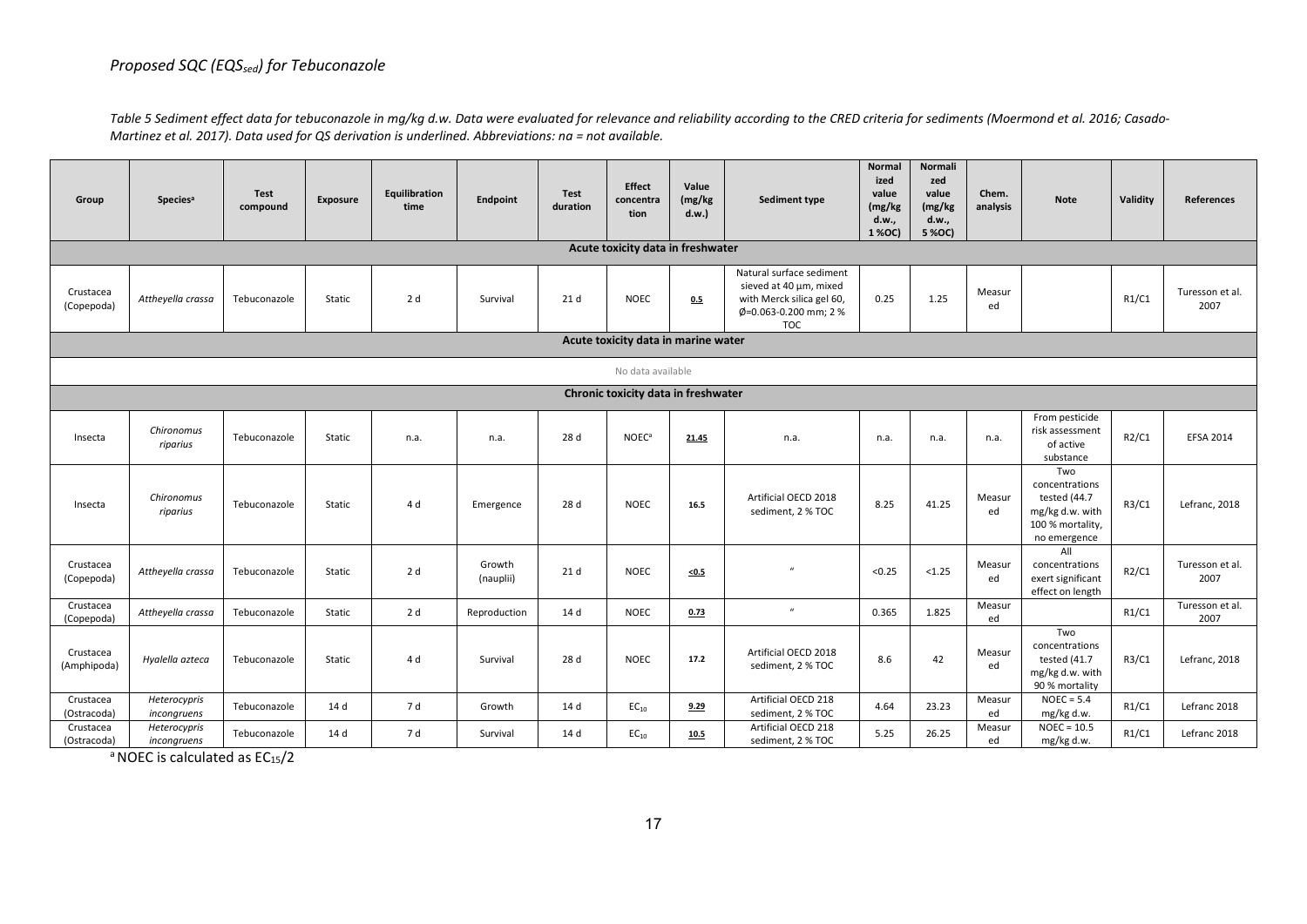## <span id="page-17-0"></span>**4.1 Graphic representation of effect data**

All available data have been plotted independently of their relevance and reliability (Figure 2).

As only one datum for insects reports different TOC content, normalization is not performed and effect data is plotted as derived originally for 2 % OC.

The NOECs for survival and reproduction of copepods (*A. crassa*, 0.5 and 0.73 mg/kg d.w., 2 % OC) are the lowest effect concentration, followed by the EC<sub>10</sub> for survival and growth of ostracods (*H. incongruens,* 10.5 and 9.29 mg/kg d.w., 2 % OC), and the NOECs for emergence for insect larvae (*C. riparius*, 16.5 mg/kg d.w., 2 % OC) and survival and growth for amphipods(*H. azteca*, 17.2 mg/kg d.w.).

In the absence of acute effect data, no ratio of relevant acute to chronic data can be derived*.*



*Figure 1 Graphical representation of chronic effect data from spiked sediment toxicity tests with tebuconazole. All data based on measured concentrations. Empty symbols: R1/C1 data; dotted lines: R2/C1 data; filled symbols: R3/C1 data.* 

#### <span id="page-17-1"></span>**4.2 Comparison between marine and freshwater species**

No marine data was available.

#### <span id="page-17-2"></span>**4.3 Overview of reliable and relevant long-term studies**

Four effect data are classified as being relevant without restrictions (C1) and reliable without restrictions (R1): the NOECs for *A. crassa* survival and reproduction, and the EC<sub>10</sub> values for *H. incongruens* growth and survival. Additionally, three effect data are classified as relevant without restrictions (C1) but not reliable (R3) because only two concentrations were tested with two replicates: the NOEC value for *C. riparius* emergence, the NOEC value for *H. azteca* survival. These values are used as supporting information. The NOEC value derived from EC<sub>15</sub> for *C. riparius* is classified as reliable with restrictions because no information on OC is available for normalization, although there is good agreement between the two NOECs available, being one derived from a sediment with 2 % OC, which is the standard OECD test sediment. The unbounded NOEC value for nauplii growth *A. crassa* growth is considered reliable with restrictions (R2).

Turesson et al. (2007): presents effect data for the freshwater copepod *Attheyella crassa* exposed to sediment spiked with tebuconazole.

- Species: *Attheyella crassa.*
- Origin: Laboratory culture originating from a single ovigerous female sampled from Lake Hallbosjörn after appropriate taxonomical identification.
- Experimental sediment: natural oxidized surface sediment from Lake Stensjön with 18.4 % OC (national park, considered relatively pristine area). Sieved at 1 mm and ultimately 40 µm with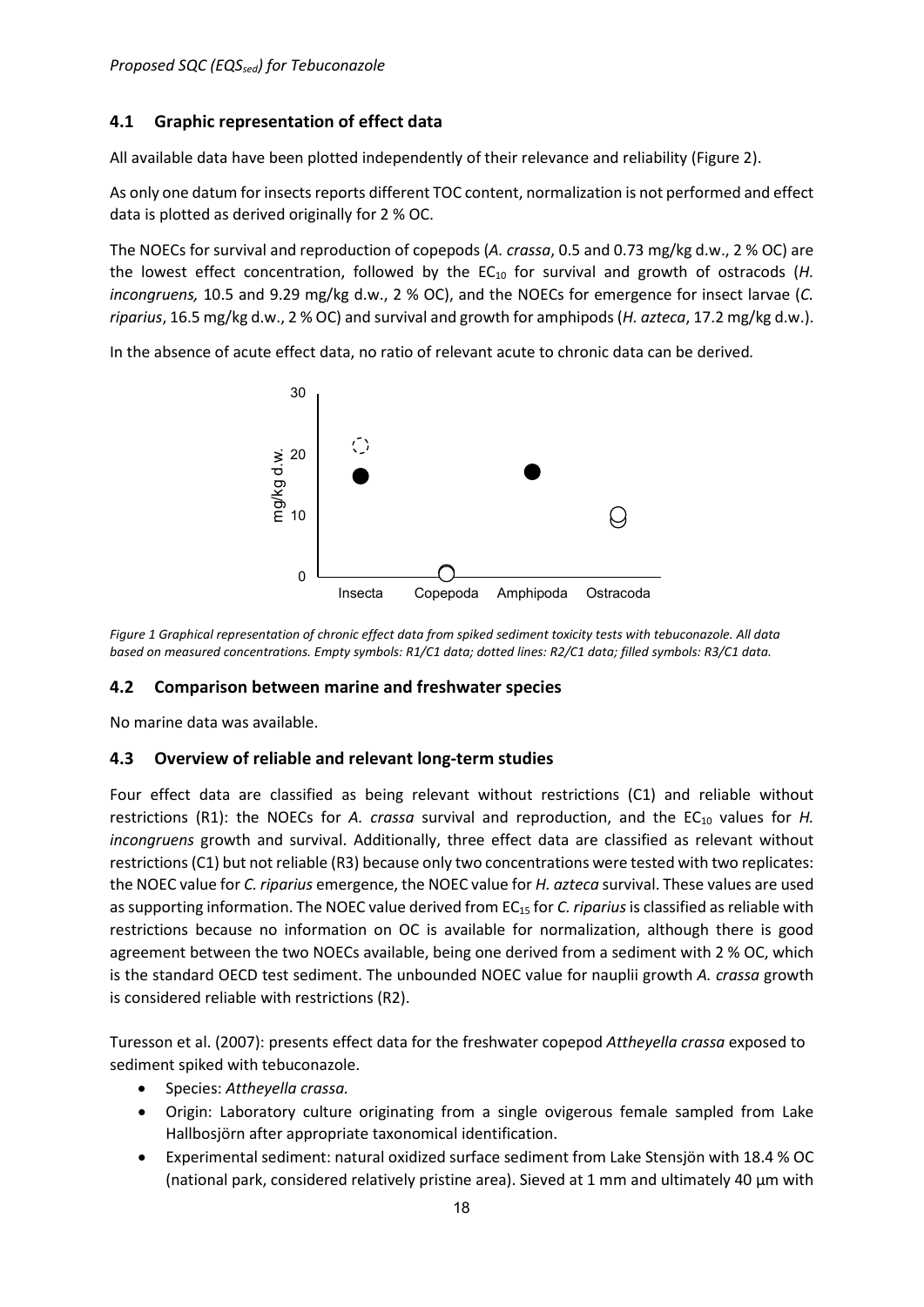deionized water. Then frozen (-20°C) and defrozen 1 day before spiking. For testing, mixed with Merck silica gel 60, ø0.063-0.200 mm to achieve 2 % TOC.

- Spiking and equilibration time: following OECD 218. Stock solution of tebuconazole in acetone is added to a dried aliquot of silica sand (gel). Acetone is left to evaporate and then mixed with the corresponding natural dried sediment and freshwater, then left to settle for 2 d equilibration period.
- Overlying water: filtered natural freshwater from Lake Stensjön.
- Determination of pH and dissolved oxygen throughout the test and within acceptable ranged (pH = 6.5-6.8; DO = 74—92 %), but time or frequency of measurements not provided.
- Bioassays: the data were generated using a newly developed set of two tests, a development test and a reproduction test run in parallel, and these tests were performed in 6-well microplates. Each replicate filled with a mixture of 177.9 mg silica gel (sand) + 21.3 mg natural (pre-treated) sediment + 7.5 ml filtered freshwater. Solvent control and four concentrations tested: 4, 12, 41, 124 mg/kg d.w. nominal; effect concentrations expressed as measured (timeweighted of measured concentrations at start and end of test). Test organisms fed three times per week with a microalgae suspension.
	- o Development test: Static test performed during 21 days (development test) by adding 10 newly hatched (< 24h) nauplii per replicate and eight replicates per concentration. At end of test, the content of each replicate sieved after 21 day exposure and nauplii and copepodite counted under the microscope. Measured concentrations (timeweighted): 0.5, 1.6, 4.8 and 13 mg/kg d.w. Effects on survival of the adults were recorded but are neither evaluated statistically not displayed as figure or table.
	- o Reproduction test: Static test performed during 14 days by adding one ovigenous female in precopula (with attached male) per replicate and 12 replicates. After 14 days, content of each well were sieved and adults and produced offspring (nauplii) were counted under the microscope. Measured concentrations (time-weighted): 0.73, 1.8, 5.0 and 16 mg/kg d.w.
- Test endpoints: mean body length of nauplii per replicate after 21 d exposure (developmental effect); adult female and male mortality and mean offspring production (reproduction test).
- Statistics: comparison through one-way ANOVA followed by Dunnett's post hoc tests.

# <span id="page-18-0"></span>**5 Derivation of QS**<sub>sed</sub> using sediment effect data

According to the EC TGD for EQS, sediment toxicity tests, aquatic toxicity tests in conjunction with equilibrium partitioning (EqP) and field/mesocosm studies are used as several lines of evidence to derive  $QS_{\text{red}}$  (EC 2018). Thus, in the following, the appropriateness of the deterministic approach (AF-Method), the probabilistic approach (SSD method) and the EqP approach was examined.

#### <span id="page-18-1"></span>**5.1 Derivation of QSsed,AF using the Assessment Factor (AF) method**

The derivation of QS<sub>sed, AF</sub> is determined using assessment factors (AFs) applied to the lowest credible datum from long-term toxicity tests.

The lowest long-term effect datum available for tebuconazole is the unbounded NOEC of <500 µg/kg d.w. (2 % OC) or 25000 µg/kg-OC for survival of *Atheyella crassa*.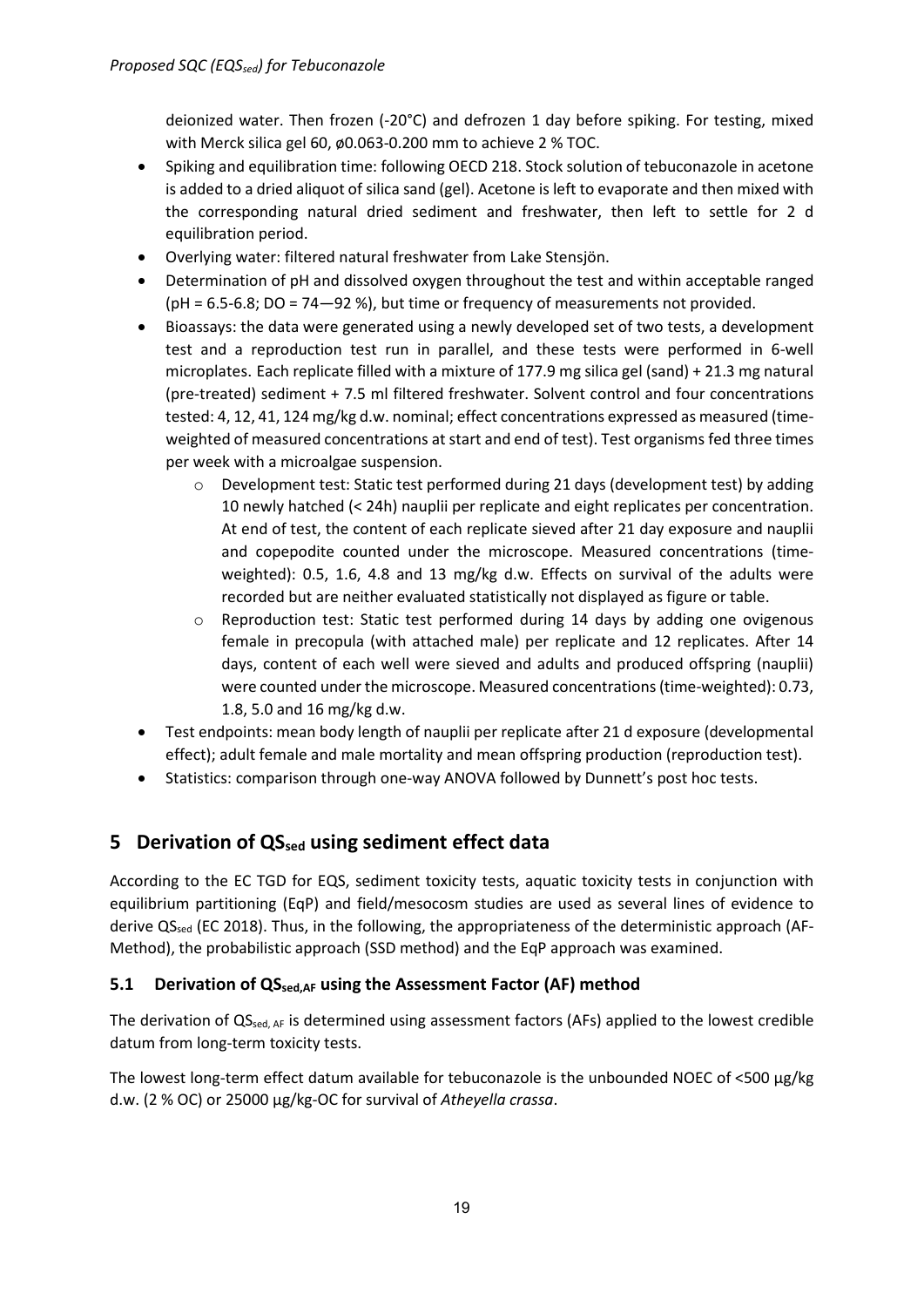| <b>Species</b>              | <b>Exposure</b><br>duration [d] | <b>Endpoint</b> | <b>NOEC</b><br>[mg/kg<br>d.w.] | <b>OC</b><br>[%] | $NOEC/EC_{10}$<br>[mg/kg d.w.,<br>1% OC] | Reference                 |
|-----------------------------|---------------------------------|-----------------|--------------------------------|------------------|------------------------------------------|---------------------------|
| Chironomus<br>riparius      | 28d                             | Emergence       | 21.45                          |                  |                                          | EFSA (2014)               |
| Atheyella crassa            | 21 <sub>d</sub>                 | Reproduction    | $\underline{<0.5}$             | $\overline{2}$   | 0.25                                     | Turesson et<br>al. (2007) |
| Heterocypris<br>incongruens | 14 d                            | Growth          | 9.29                           | $\mathcal{P}$    | 4.64                                     | Lefranc<br>(2018)         |

*Table 6 Most sensitive relevant and reliable chronic data summarized from Table 5.*

In case of long term tests (NOEC or  $EC_{10}$ ) being available for one, two or three species representing different living and feeding conditions, the TGD recommends the application of an assessment factor of 100, 50 and 10 respectively on the lowest credible datum (Table 11 in EC (2018)).

*C. riparius* is an insect living on the sediment surface or burrowing into it, often forming tubes from which larvae protrude or emerge for feeding mainly on detritus, being a surface deposit-feeder.

*A. crassa* and *H. incongruens* are epibenthic species, also burrowing on the most superficial layers of sediment. Although they may feed selectively on different food items (bacteria, algae, organic detritus, dead and living plant material, body of invertebrates), they have similar living and feeding behaviors. Therefore, an AF of 50 is initially proposed.

$$
QS_{sed,AF} = \frac{lowest \ EC10 \ or \ NOEC}{AF}
$$

$$
QS_{sed,AF} = \frac{0.25 \left(\frac{mg}{kg}, 1 \% \ OC\right)}{50} = 0.005 \left(\frac{mg}{kg}, 1 \% \ OC\right)
$$

The application of an AF of 50 to the lowest credible chronic datum results in a  $QS_{\text{sed,AF}} = 0.005 \text{ mg/kg}$ or 5 µg/kg d.w. for a sediment with 1% OC representing a worst case scenario in Switzerland, which corresponds to 25 µg/kg d.w. for a standard sediment with 5 % OC.

#### <span id="page-19-0"></span>**5.2 Derivation of QSsed,SSD using the species sensitivity distribution (SSD) method**

The minimum data requirements recommended for the application of the SSD approach for EQS water derivation is preferably more than 15, but at least 10 NOECs/ $EC_{10}$ s, from different species covering at least eight taxonomic groups (EC (2018), p. 43). In this case, not enough data from spiked sediment toxicity tests are available for applying the SSD approach.

## <span id="page-19-1"></span>**6 Derivation of QSsed,EqP using the Equilibrium Partitioning approach**

If no reliable sediment toxicity data are available, the Equilibrium Partitioning (EqP) can be used to estimate the EQS<sub>sed,Eqp</sub>. This approach, developed for non-ionic substances, is used here for comparison purposes given the small data base of sediment toxicity studies.

#### <span id="page-19-2"></span>**6.1 Selection of QS for water**

An Annual Average Quality Standard (AA-EQS) has been proposed by the Ecotox Centre at value of 0.24 µg/l for the protection of pelagic species (Oekotoxzentrum 2016). This AA-EQS is derived from a NOEC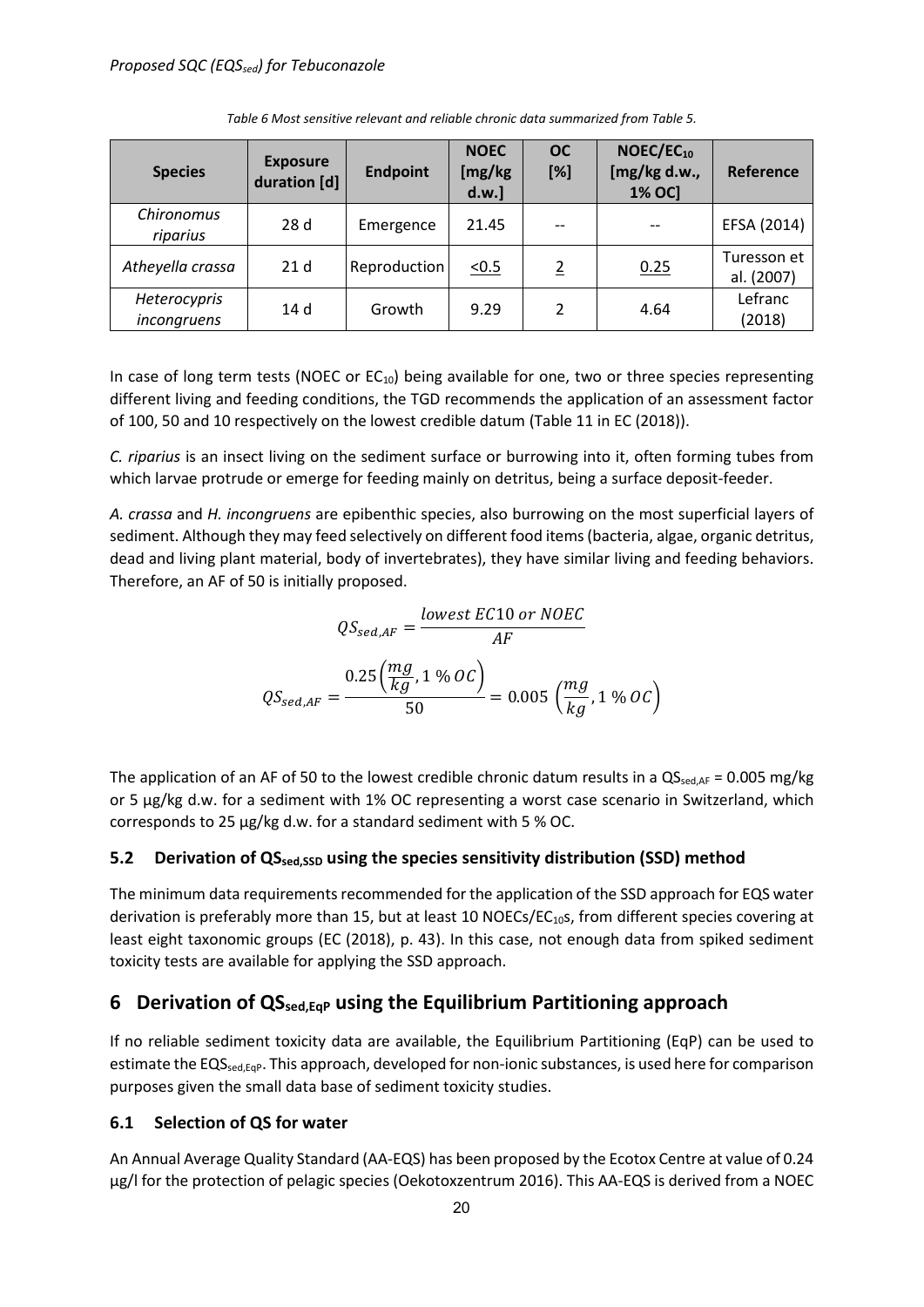of 12 µg/l for the freshwater fish *Oncorhynchus mykiss* and an AF of 50 to account for lack of data for fungi and amphibians. This AA-EQS was assumed sufficient to protect against ED effects because the data set contained effect data for early life stage tests, which have shown to be very sensitive to demethylase inhibitors, and a fish test with an entire life cycle.

## <span id="page-20-0"></span>**6.2 Selection of partition coefficient**

One of the main factors influencing the application of the EqP model is the choice of the partition coefficient. It is stipulated in the ECHA 2017 guideline (p. 143, ECHA 2017) that "To increase the reliability of PNEC sediment screen derived using the EqP, it is imperative that a conservative but realistic partitioning coefficient (e.g.  $K_d$ ,  $K_{OC}$ ,  $K_{OW}$ ) is chosen. A clear justification must be given for the chosen coefficient and any uncertainty should be described in a transparent way."

Here, a log K<sub>OC</sub> of 3.01 is used in the calculation representing the geomean of available K<sub>OC</sub> values for soil and sediments and one value derived from the  $K_{\text{OW}}$  (Appendix 1).

## <span id="page-20-1"></span>**6.3 Selection of OC content for a reference sediment**

To account for the influence of OC content on  $QS_{\text{sed},EqP}$  development, calculations have been performed for an standard sediment according to the EU TGD with 5 % OC (EC 2018). To account for the variability at the national level, a worst case scenario is set at 1 % OC.

#### <span id="page-20-2"></span>**6.4 Derivation of QSsed,EqP**

The derived  $QS_{\text{sedEop}}$  ranges between 2.86  $\mu$ g/kg d.w. for the worst case scenario (sediment with 1 % OC) to 12.74 µg/kg d.w. for the standard sediment in the TGD (with 5 % OC).

An additional AF of 10 should be applied to the resulting  $QS_{\text{sed},EqP}$  for substances with log K<sub>ow</sub> >5. Reported log  $K_{ow}$  ris 3.70 (Table 1). The application of the additional AF is not warranted (Table 7).

*Table 7 Derived QS<sub>sed,EqP</sub>* for a geometric mean K<sub>OC</sub> based on Appendix *I and the AA-EQS* for water derived by Oekotoxzentrum *2015 (0.26 µg/l). The partition coefficient solid-water sediment (Kpsed) is estimated for a sediment with 5 % OC (standard EC TGD sediment) and 1 % TOC (worst case scenario in Switzerland).*

|        | <b>QS</b> freshwater<br>$[\mu$ g/l] | Koc<br>[1/kg] | <b>Kpsed</b><br>[1/kg] | K <sub>sed-water</sub><br>$\rm [m^3/m^3]$ | $QS_{\text{sed,EqP}}$<br>[µg/kg<br>w.w.] | $QS_{\text{sed,EqP}}$<br>$[\mu g/kg]$<br>d.w.] | <b>Additional</b><br>AF  |
|--------|-------------------------------------|---------------|------------------------|-------------------------------------------|------------------------------------------|------------------------------------------------|--------------------------|
| 1 % OC | 0.24                                | 1030          | 10.3                   | 5.95                                      | 1.10                                     | 2.86                                           | $\overline{\phantom{0}}$ |
| 5 % OC | 0.24                                | 1030          | 51.5                   | 26.55                                     | 4.90                                     | 12.74                                          | $\overline{\phantom{0}}$ |

The only available proposal for EQS<sub>sed</sub> is available from INERIS derived using the EqP, which is set at 51 µg/kg d.w. for a sediment with 5 % OC (INERIS 2011) or 11.5 µg/kg d.w. recalculated for 1 % OC. The difference between this value and the QS<sub>sed,Eqp</sub> derived here arises from the AA-EQS derived by INERIS which is higher than that derived by the Ecotox Centre due to a lower assessment factor applied in the derivation (10 instead of 50) and slight difference in the chosen  $K_{OC}$  (992 instead of 1030). It should be noted that INERIS proposed to increase the AF by 10 to account for ED effects not accounted for in the current AA-EQS (James-Casas et al. 2019). This would result in a decrease of the AA-EQS to 0.1 µg/l and the derived  $QS_{\text{sed,EqP}}$  accordingly.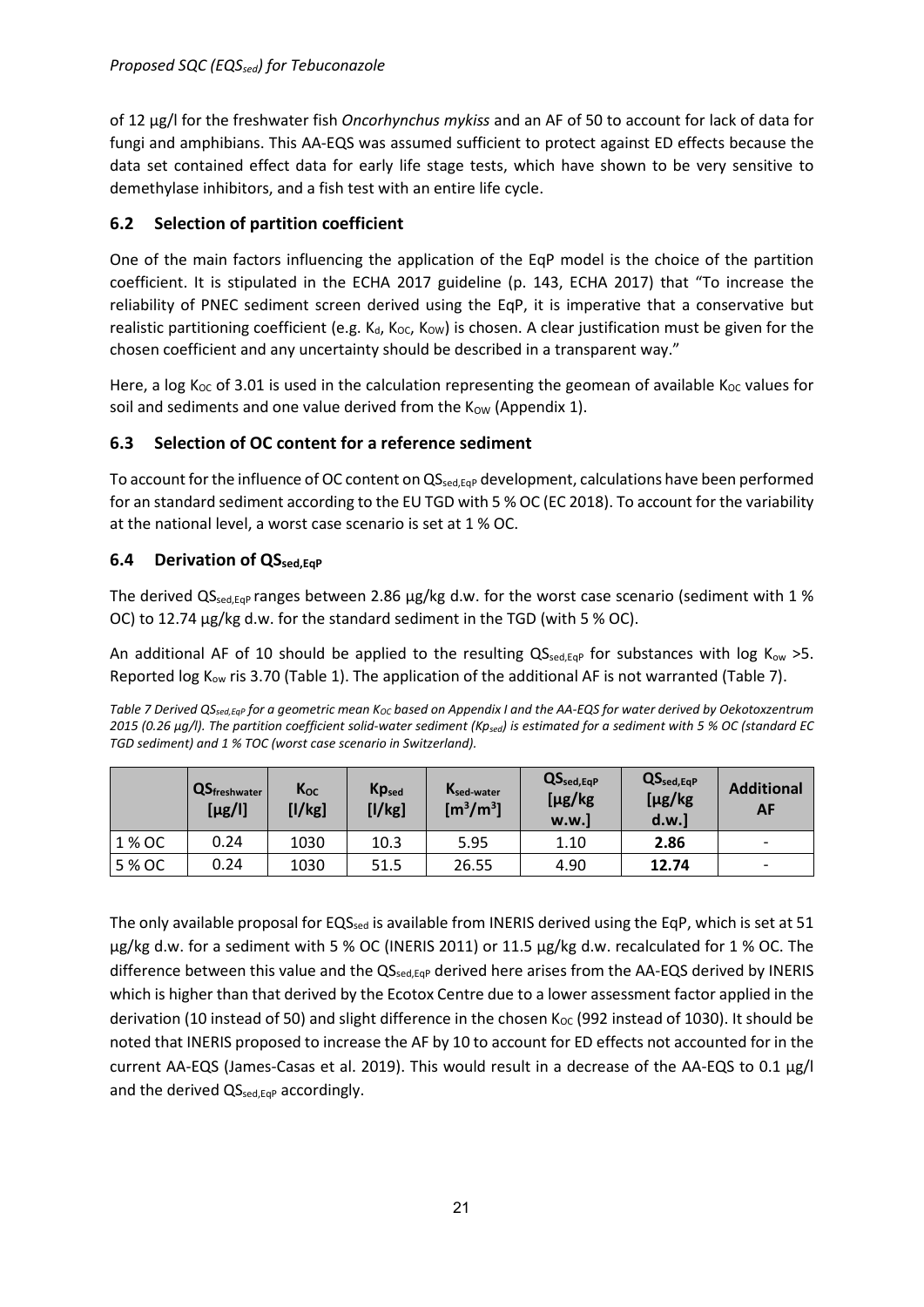# <span id="page-21-0"></span>**7 Determination of QSsed according to mesocosm/field data**

A mesocosm study was performed with the commercial product Lynx (active ingredient –a.i. concentration unknown) in the USA (Maciorowski 1996) to evaluate ecological effects on fish, aquatic community structure and ecosystem functions, as well as physical and chemical water quality. The study was classified as reliable for the purpose. However, effects to non-target organisms associated with sediment were not adequately investigated. Direct or indirect effects in oligochaete communities at sediment concentrations ranging from 10 to 370 µg a.i./kg d.w. were inferred (concentration at start and end of study). No information on sediment properties is provided in the study report to normalize these concentrations for OC content. A detailed summary of the study is provided in Appendix II.

This study cannot be used for EQS sediment derivation but is used as supportive information

# <span id="page-21-1"></span>**8 Toxicity of degradation products**

As detailed in section 2.1, field dissipation studies have reported 1,2,4-triazole (M26) as the major metabolite in soil with a maximum of 9.0 % of applied radioactivity, being relevant for risk assessment but with negligible risk for soil-dwelling or -inhabiting organisms, partially because of the low release rate of the metabolite from tebuconazole and partially because the metabolite showed similar or lower toxicity to various organisms (ECHA 2007; EFSA 2014).

Similar conclusions were reached for water, with the three major metabolites formed by degradation in natural water under the influence of light, HWG 1608-lactone (M17), HWG 1608-pentanoic acid (M25) and 1,2,4-triazole (M26) proving to be of no concern for water organisms. Effect concentrations (EC15) for sediment relevant species include 28 d chronic toxicity in water-only exposure for *Chironomus riparius* of 86.9 mg/l for M25 and 51.2 mg/l for M17, estimated as NOEC (EC<sub>15</sub>/2), one order of magnitude higher than the  $EC_{10}$  reported for the parent compound of 2.45 mg/l (EFSA 2014). Partitioning of these degradation products to sediment ( $K_{OC}$  29.6 l/kg for M25, 1840 l/kg for M17 and 89 l/kg for M26; EFSA 2014) would trigger sediment risk assessment for M17. A QS<sub>sed, EqP</sub> can be roughly estimated as 24.0 mg/kg d.w. for 5 % OC and 5.12 mg/kg d.w. for 1 % OC through the EqP after applying an AF of 100 to the EC15 available for *C.riparius.* With the information available, it is very unlikely that environmental concentrations of M17 in sediments are of concern for sediment-relevant organisms.

# <span id="page-21-2"></span>**9 EQSsed proposed to protect benthic species**

The different QS values for each derivation method included in the EC EQS TGD 2018 are summarized in Table 8. According to the TGD, the most reliable extrapolation method for each substance should be used (EC 2018). In all cases, data from spiked sediment toxicity tests are preferred over the EqP approach.

|                               | <b>Sediment</b><br><b>1 % TOC</b> | <b>Sediment</b><br><b>5 % TOC</b> | AF |
|-------------------------------|-----------------------------------|-----------------------------------|----|
| $QS_{\rm sed, SSD}$           |                                   |                                   |    |
| $QS_{\text{sed,EqP}}$         | 2.8                               | 12.7                              |    |
| $\mathsf{QS}_\mathsf{sed,AF}$ |                                   | 25                                | 50 |
| <b>Proposed EQSsed</b>        | 2.8                               | 12 7                              |    |

*Table 8 QS<sub>sed</sub> derived according to the three methodologies stipulated in the EU-TGD and their corresponding AF. All concentrations expressed as µg/kg d.w.*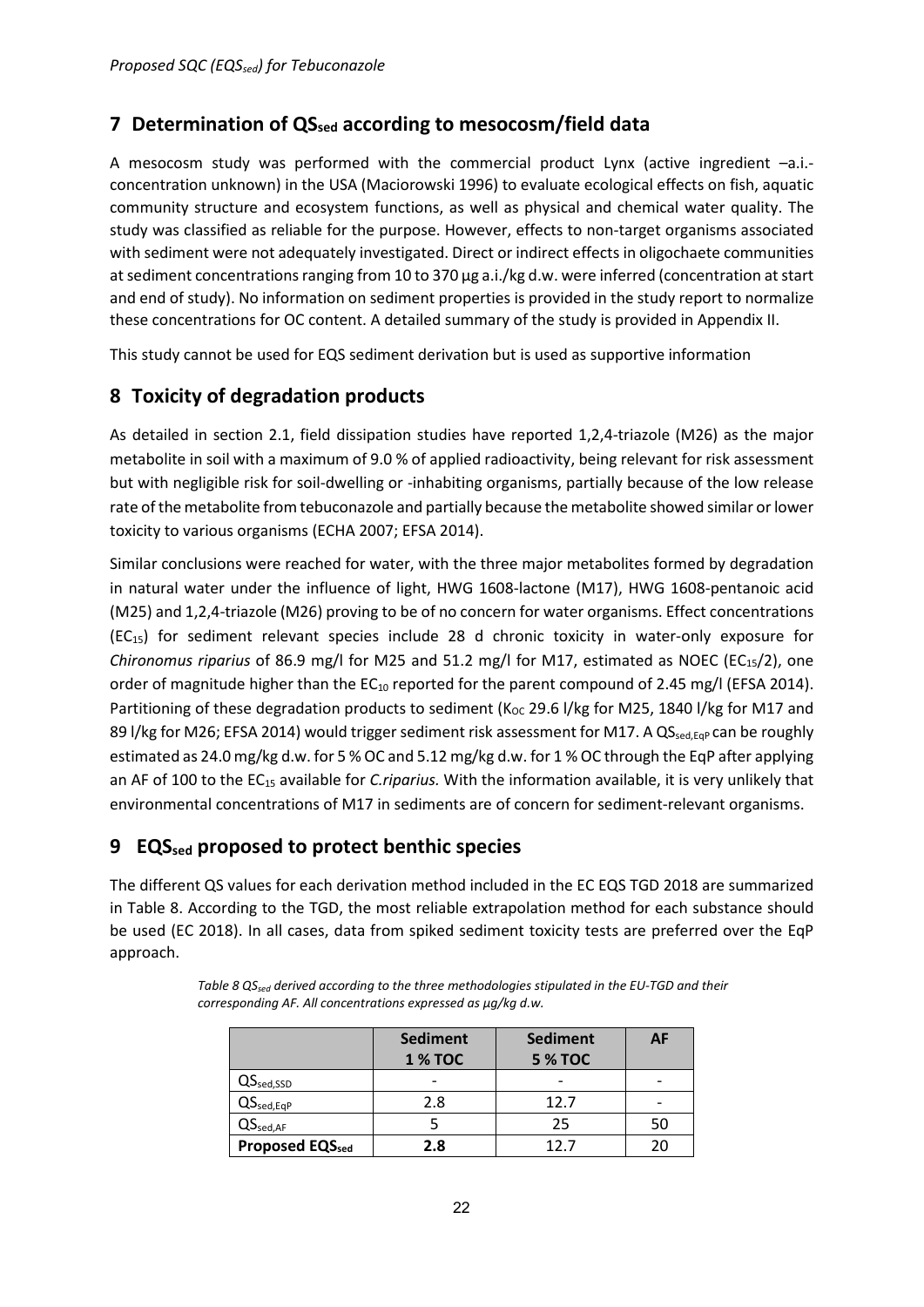#### <span id="page-22-0"></span>**9.1 Uncertainty analysis**

According to the TGD, an AF of 50 is foreseen for  $EQS_{\text{sed,AF}}$  in case of long term tests (NOEC or  $EC_{10}$ ) being available for two species representing different living and feeding conditions. The AF can be reduced if the species tested can be considered to represent one of the more sensitive groups. According to the mode of action of tebuconazole, it is expected that the most sensitive taxonomic group is fungi but no effect data are available. Additionally, the Ecotox Centre dossier for the derivation of EQS for Swiss surface waters (Oekotoxzentrum 2016) reports a valid study for the amphibian *Hyla intermedia* reporting an unbounded NOEC at <5 µg/l. Although a definitive NOEC is not available, this unbounded NOEC was lower than the critical datum used to derive the EQS for surface waters (NOEC of 12 µg /l for the fish *Oncorhynchus mykiss*), indicating that amphibians are more sensitive than fish. No sediment effect data are available for fungi, amphibians or fish, the three being sediment relevant taxonomic groups even if the EU TGD does not mention these groups for sediment EQS derivation. These taxonomic groups are considered in the AA-EQS for surface waters and therefore are covered by the derived  $QS_{\text{sed, EqP}}$ . In addition, Turesson et al. (2007) already recorded effects on growth of *A. crassa* at the lowest tested tebuconazole concentration.

There are also uncertainties in the potential ED properties of tebuconazole. While ED criteria are met as regards mammals, ED criteria are not met as regards wildlife .There is a need for additional data from standardized tests on thyroid mode of action and for further assessment/expertise of the mode of action based on invertebrate data. This could also be taken into account in the selection of the AF. However, the AA-EQS for surface waters dataset for tebuconazole includes effect concentrations from early-life stage tests, which are considered very sensitive to demethylase inhibitors (Teigeler et al. 2007), and one fish test with an entire life cycle. These tests may be considered sufficient to possible endocrine-mediated effect of tebuconazole on aquatic organisms.

The derived  $QS_{\text{sed,AF}}$  is of the same order of magnitude of the  $QS_{\text{sed, EqP}}$ . Based on the uncertainties above, an EQS<sub>sed</sub> of 2.8  $\mu$ g/kg d.w. is proposed for 1 % OC or 12.7  $\mu$ g/kg d.w. for 5 % OC, as being more protective of species susceptible to potential endocrine effects exerted by tebuconazole.

The proposed  $EQS_{\text{sed}}$  requires the use of sensitive analytical techniques to achieve the appropriate detection limits.

## <span id="page-22-1"></span>**10 References**

- Casado-Martinez MC, Mendez-Fernandez L, Wildi M, Kase R, Ferrari BJD, Werner I. (2017) Incorporation of sediment specific aspects in the CRED evaluation system: recommendations for ecotoxicity data reporting. . SETAC Europe 27th Annual Meeting, Brussels.
- CCanccapa A, Maria A, Navarro-Ortega A, Pico Y, Barcelo D. (2016). Pesticides in the Ebro River basin: Occurrence and risk assessment. Environmental Pollution 211: 414-424.
- Creusot N, Casado-Martinez C, Chiaia-Hernandez A, Kiefer K, Ferrari BJD, Fu Q, Munz N, Stamm C, Tlili A, Hollender H. (2020). Retrospective screening of high resolution mass spectrometry archived digital samples can improve environmental risk assessment of emerging contaminants: a case study on antifungal azoles. Environment International.
- Di Toro DM, Zarba CS, Hansen DJ, Berry WJ, Swartz RC, Cowan CE, Pavlou SP, Allen HE, Thomas NA, Paquin PR. (1991). Technical basis for establishing sediment quality criteria for nonionic organic chemicals using equilibrium partitioning. Environmental Toxicology and Chemistry 10:1541-1583.
- EC (2018). Technical Guidance for Deriving Environmental Quality Standards Environment, Guidance Document No. 27, Updated version 2018, Document endorsed by EU Water Directors at their meeting in Sofia on 11-12 June 2018.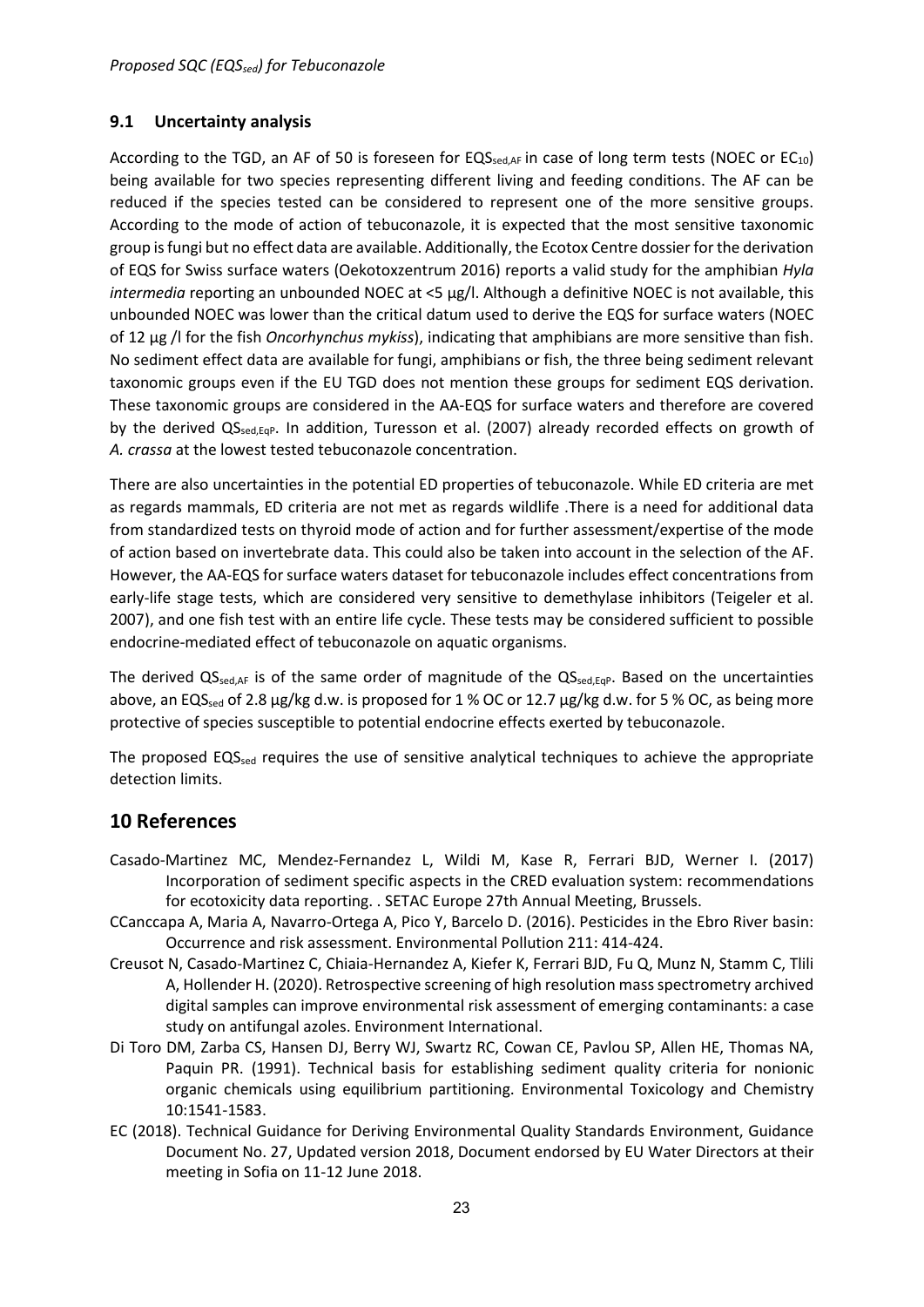- ECHA (European Chemical Agency) (2013). Annex 1: Background document to the Opinion proposing harmonised classification and labelling at Community level of tebuconazole. Committee for Risk Assessment (RAC).
- ECHA (European Chemical Agengy) (2020) Information on Registered Substances 4-(1,1,3,3 tetramethylbutyl)phenol, CAS 140-66-9 [https://echa.europa.eu/de/substance-information/-](https://echa.europa.eu/de/substance-information/-/substanceinfo/100.100.535) [/substanceinfo/100.100.535.](https://echa.europa.eu/de/substance-information/-/substanceinfo/100.100.535) Last modified: 24-Mar-2020.
- EFSA (European Food Safety Authority) (2008). Conclusion on the peer review of tebuconazole. EFSA Scientific Report 176, 1-109.
- EFSA (European Food Safety Authority) (2014). Conclusion on the peer review of the pesticide risk assessment of the active substance tebuconazole. EFSA Journal 2014;12(1):3485, 98 pp. doi:10.2903/j.efsa.2014.3485 Mar-2020.
- EFSA (European Food Safety Authority) (2015) Scientific Opinion on the effect assessment for pesticides on sediment organisms in edge-of-field surface water (PPR Panel). EFSA Journal 13(7), 4176.
- EU DAR (2007). Draft Assessment Report Report (DAR) of the European Commission. Volume 1. Initial risk assessment provided by the rapporteur Member State Denmark for the existing active substance Tebuconazol of the third stage (part B) of the review programme referred to in Article 8(2) of Council Directive 91/414/EEC.
- FAO (Food and Agriculture Organization) 2015. Tebuconazole (189) First draft prepared by Eloisa Dutra Caldas University of Brasilia Brasilia, Brazil, for periodic review for residues. Available online at:

[http://www.fao.org/fileadmin/templates/agphome/documents/Pests\\_Pesticides/JMPR/Eval](http://www.fao.org/fileadmin/templates/agphome/documents/Pests_Pesticides/JMPR/Evaluation11/Tebuconazole.pdf) [uation11/Tebuconazole.pdf](http://www.fao.org/fileadmin/templates/agphome/documents/Pests_Pesticides/JMPR/Evaluation11/Tebuconazole.pdf)

- FOAG (Federal Office for Agriculture FOAG). 2018. Available from [https://www.blw.admin.ch/blw/de/home/nachhaltige](https://www.blw.admin.ch/blw/de/home/nachhaltige-produktion/pflanzenschutz/pflanzenschutzmittel/verkaufsmengen-der-pflanzenschutzmittel-wirkstoffe.html)[produktion/pflanzenschutz/pflanzenschutzmittel/verkaufsmengen-der-pflanzenschutzmittel](https://www.blw.admin.ch/blw/de/home/nachhaltige-produktion/pflanzenschutz/pflanzenschutzmittel/verkaufsmengen-der-pflanzenschutzmittel-wirkstoffe.html)[wirkstoffe.html.](https://www.blw.admin.ch/blw/de/home/nachhaltige-produktion/pflanzenschutz/pflanzenschutzmittel/verkaufsmengen-der-pflanzenschutzmittel-wirkstoffe.html)
- Hass U, Christiansen S, Boberg J, Vinggaard AM, Andersson A-M, Skakkebæk NE, Bay K, Holbech H, Bjerregaard P. (2012). Evaluation of tebuconazole, triclosan, methylparaben and ethylparaben according to the Danish proposal for criteria for endocrine disrupters. Report from Danish Centre on Endocrine Disrupters for Danish EPA.
- Hass U, Christiansen S, Andersen MD, Rosenberg SA, Egebjerg K-M, Brandt S, Nikolov NG. (2018). List of Endocrine Disrupting Chemicals. Final report. Report from Danish Centre on Endocrine Disrupters for Danish EPA.
- INERIS (2011). Normes de qualité environnementale Tebuconazole n° CAS : 107534-96-3. Validation groupe d'experts : Mars 2011. Version 1: 29/03/2011. DRC-11-112070-04266A.
- James-Casas A, Bothamy A, Mirnejad P, Andres S. (2019). Towards a better consideration of endocrine disruption deriving WFD Environmental Quality Standards. A case study with tebuconazole EQS. EQS Multilateral Meeting – Edinburgh (26th – 27th September 2019). INERIS, DRC-19- 181216-06801A.
- Klimisch H-J, Andreae M, Tillman U. (1997). A systematic approach for evaluating the quality of experimental toxicological and ecotoxicological data. Regulatory Toxicology and Pharmacology 25:1-5.
- Lefranc M. (2018). Hazard assessment of the fungicide tebuconazole for sediment risk assessment: toxicity testing for environmental quality standards (EQS) development and toxicokinetictoxicodynamic (TKTD) study. Master Thesis, University of Lorraine (Unpubl.)
- Masia A, Campo J, Vazquez-Roig P, Blasco C, Pico Y. (2013). Screening of currently used pesticides in water, sediments and biota of the Guadalquivir River Basin (Spain). Journal of Hazardous Materials 263: 95-104.
- Maciorowski AF. (1996). Memorandum. 28 Pages. Ecological Effects Branch. Review Of Tebuconazole Mesocosm Study. DP BARCODE: D193983. Available online at: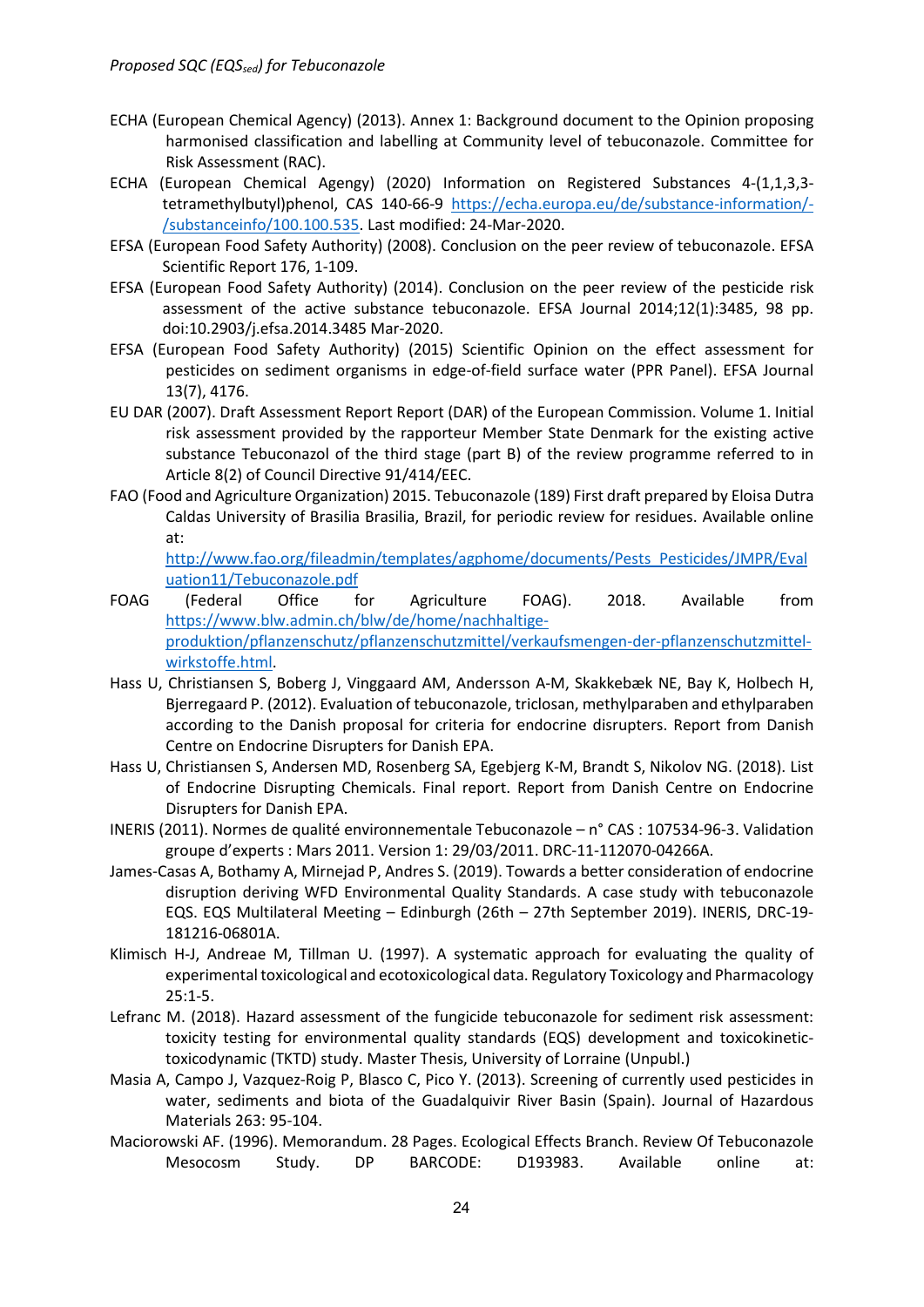[https://archive.epa.gov/pesticides/chemicalsearch/chemical/foia/web/pdf/128997/128997-](https://archive.epa.gov/pesticides/chemicalsearch/chemical/foia/web/pdf/128997/128997-1996-02-15a.pdf) [1996-02-15a.pdf](https://archive.epa.gov/pesticides/chemicalsearch/chemical/foia/web/pdf/128997/128997-1996-02-15a.pdf)

- Masia A, Campo J, Navarro-Ortega A, Barceló D, Pico Y. (2015). Pesticide monitoring in the basin of Llobregat River (Catalonia, Spain) and comparison with historical data. Science of the Total Environment 503–504:58–68.
- Moermond, C.T.A., Kase, R., Korkaric, M. and Ågerstrand, M. (2016). CRED: Criteria for reporting and evaluating ecotoxicity data. Environmental Toxicology and Chemistry 35(5), 1297-1309.
- Oekotoxzentrum (2016). EQS-Vorschlag des Oekotoxzentrums für: Tebuconazol. 25 pp.
- Sanderson JT, Boerma J, Lansbergen GW, van den Berg M. (2002). Induction and inhibition of aromatase (CYP19) activity by various classes of pesticides in H295R human adrenocortical carcinoma cells. Toxicology and Applied Pharmacology 182:44-54.
- Smalling KL, Kuivila KM. (2008). Multi-residue method for the analysis of 85 current-use and legacy pesticides in bed and suspended sediments. Journal of Chromatography A 1210:8-18.
- Smalling KL, Orlando JL, Calhoun D, Battaglin WA, Kuivila KM. (2012). Occurrence of pesticides in water and sediment collected from amphibian habitats located throughout the United States, 2009– 10: U.S. Geological Survey Data Series 707, 40 p.
- Teigeler M, Knacker T, Schäfers C. (2007) Charakterisierung endokrin vermittelter Wirkungen in Fischen: Relevante Parameter für die Entwicklung einer neuen OECD-Testmethode und die Anwendung in der gesetzlichen Umweltrisikobewertung. Abschlussbericht, Forschungsprojekt FKZ 206 67 470 im Auftrag des Umweltbundesamtes Dessau, Deutschland. Fraunhofer-Institut für Molekularbiologie und Angewandte Oekologie (IME), Schmallenberg, Deutschland.
- Tomlin C.D.S. (ed) (2006) The Pesticide Manual: British Crop Production Council (BCPC).
- Trosken ER, Fischer K, Volkel W, Lutz WK. (2006). Inhibition of human CYP19 by azoles used as antifungal agents and aromatase inhibitors, using a new LC-MS/MS method for the analysis of estradiol product formation. Toxicology 219**,** 33-40.
- Turesson EU, Stiernström S, Minten J, Adolfsson-Erici M, Bengtsson B-E, Breitholtz M. (2007). Development and reproduction of the freshwater harpacticoid copepod Attheyella crassa for assessing sediment-associated toxicity. Aquat Toxicol 83:180–189.
- US EPA (US Environmental Protection Agency). (2015). EDSP: weight of evidence analysis of potential interaction with the estrogen, androgen or thyroid pathways. Chemical: tebuconazole. Office of pesticide programms office of science coordination and policy, US EPA.
- Vallée R, Dousset S, Billet D, Benoit M. 2014. Sorption of selected pesticides on soils, sediment and straw from a constructed agricultural drainage ditch or pond. Environ Sci Pollut Res 21:4895– 4905.
- Warren N, Allan IJ, Carter JE, House WA, Parker A. (2003). Pesticides and other micro-organic contaminants in freshwater sedimentary environments—a review. Applied Geochemistry 18:159-194.
- Zarn JA, Brüschweiler BJ, Schlatter JR. (2003). Azole fungicides affect mammalian steroidogenesis by inhibiting sterol 14 α-demethylase and aromatase. Environmental Health Perspectives 111:255-261.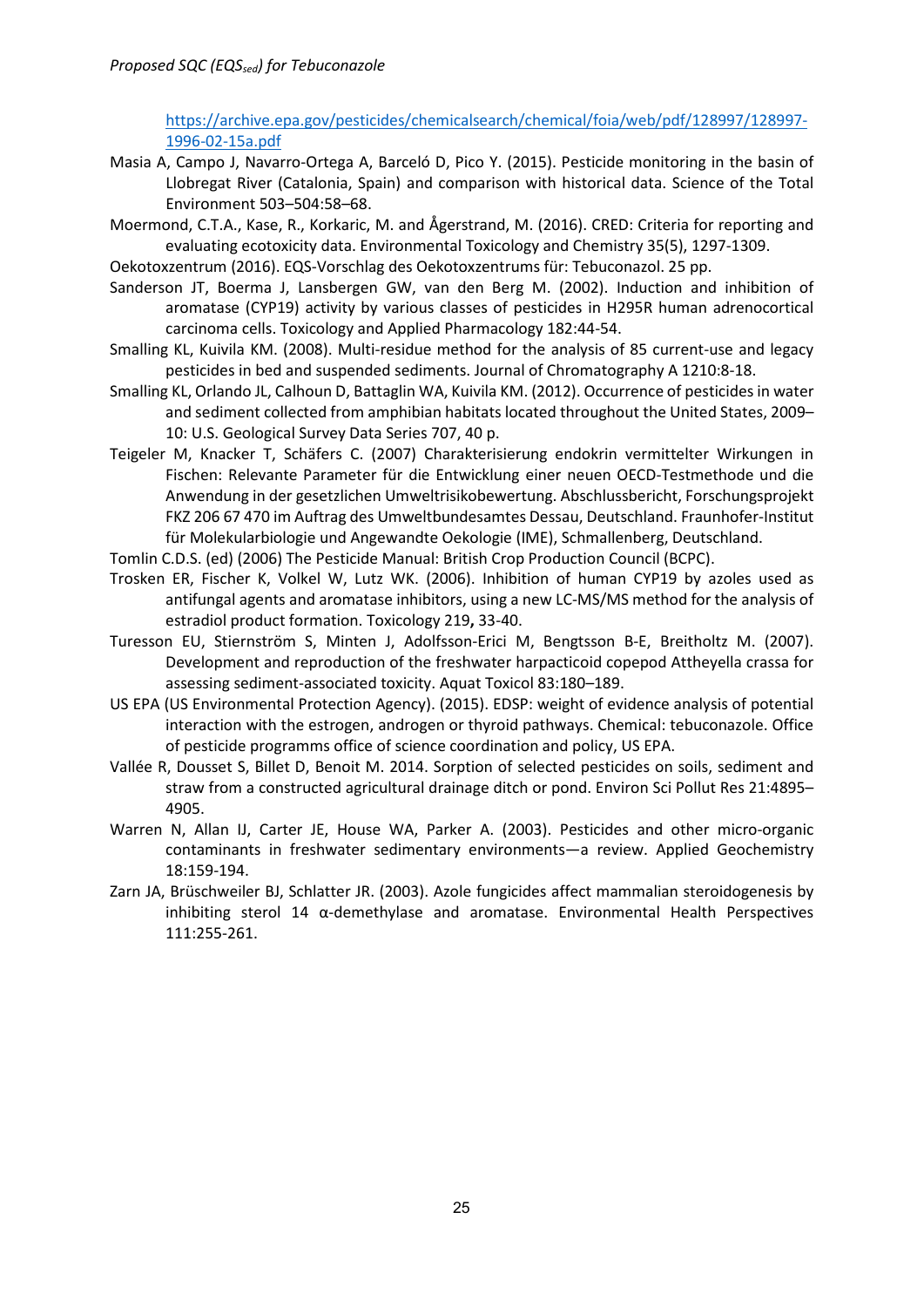| TOC, type                       | Log K <sub>oc</sub> | $K_{oc}$ | <b>Reference/Source</b>                  |
|---------------------------------|---------------------|----------|------------------------------------------|
| Soil, TOC 1.40                  | 3.10                | 1254     | Fritz 1988 cited in EU DAR (2007)        |
| Soil, TOC 1.80                  | 3.11                | 1281     | Fritz 1988 cited in EU DAR (2007)        |
| Soil, TOC 0.75                  | 3.18                | 1512     | Fritz 1988 cited in EU DAR (2007)        |
| Soil, TOC 1.27                  | 3.27                | 1877     | Fritz 1988 cited in EU DAR (2007)        |
| Soil, TOC 1.20                  | 3.06                | 1146     | Fritz 1993 cited in EU DAR (2007)        |
| Soil, TOC 1.35                  | 2.86                | 732      | Fritz 1993 cited in EU DAR (2007)        |
| Sediment, freshwater            | 2.86                | 728      | Vallée et al. 2014                       |
| Soil                            | 2.86                | 729      | Vallée et al. 2014                       |
| Soil                            | 2.67                | 469      | Vallée et al. 2014                       |
| Estimated from Kow, see Table 1 | 3.15                | 1409     | Log $K_{OC} = 0.47*$ log $K_{OW} + 1.41$ |
|                                 | 3.01                | 1030     | Geometric mean                           |

# <span id="page-25-0"></span>Appendix I. Sediment-water partition coefficient (K<sub>oc</sub>) coefficient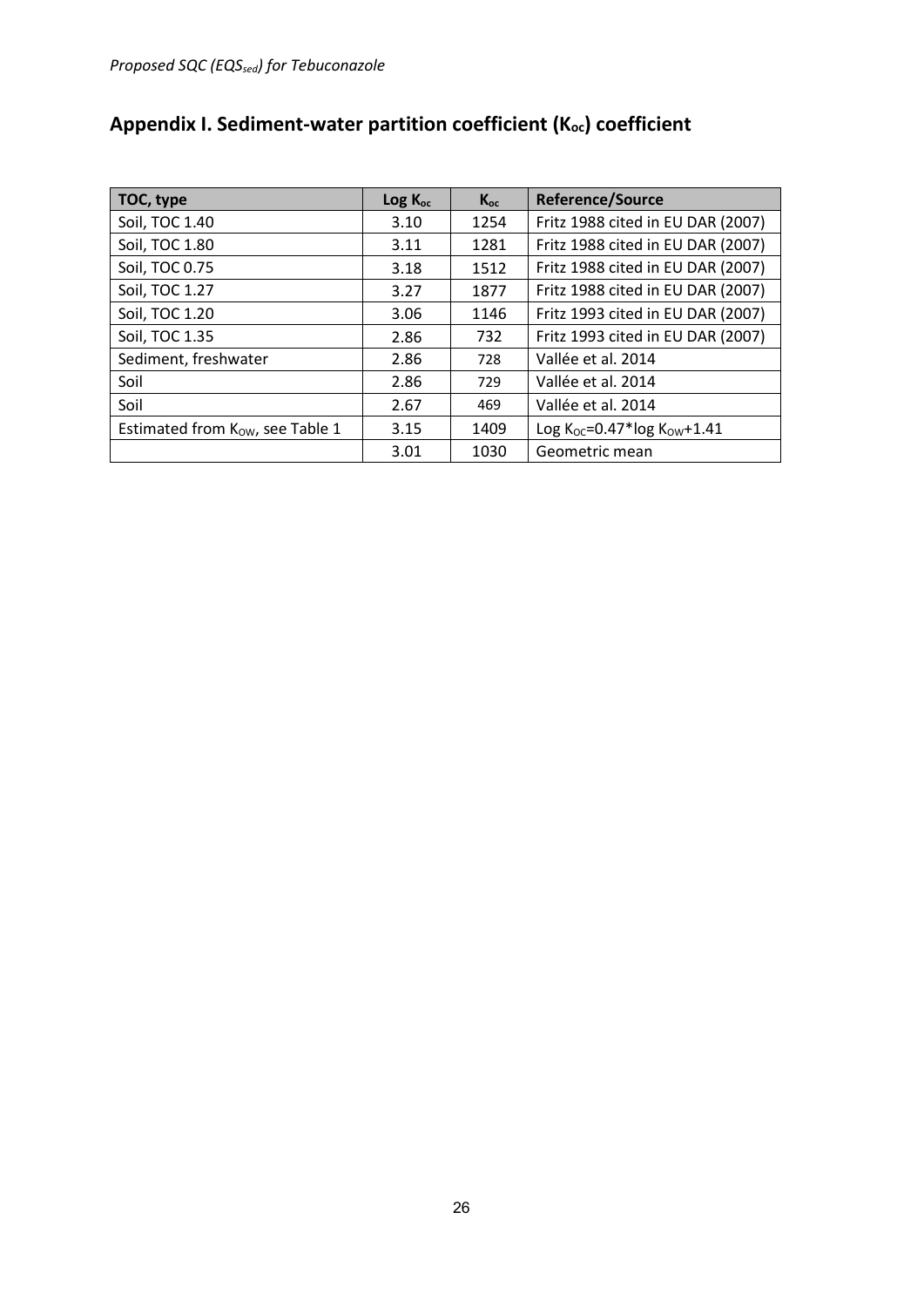# <span id="page-26-0"></span>**Appendix II. Summary of unpublished studies used as supportive information**

Lefranc (2018) presents effect data for the freshwater ostracod *Heterocypris incongruens*.

- Species: *Heterocypris incongruens.*
- Origin: newly hatch cysts from commercial provider.
- Experimental sediment: artificial OECD sediment.
- Spiking and equilibration time: stock solution of tebuconazole is added to a dried aliquot of sediment. Acetone is left to evaporate and then mixed with the rest of sediment and test water for 8 h; then left to settle for 7 d equilibration period at 20 °C.
- Overlying water: artificial freshwater.
- Bioassays: Static tests in triplicate performed during 14 days by adding 10 newly hatched ostracods in 4 ml 4:1 water/sediment system. Five concentrations, control and solvent control tested: 0, and 20, 35, 50, 65 and 80 mg/kg d.w. nominal concentrations; 5.4, 10.5, 14.4, 18.3, 21.1 mg/kg d.w time-averaged measured concentrations. Test organisms fed before start of the test with Spirulina, a microalgae solution at test start and with Tetramin® solution after 7 d exposure. At test end (14 d), organisms were sieved and counted and measured with a binocular.
- Test endpoints: mortality and growth.
- Statistics: comparison of means among treatments with non-parametric Kruskal-Wallis and post-hoc Mann-Whitney U test. ECx calculated using Weibull 2 model, best-fit model according to Akaike criteria.

Lefranc (2018) presents effect data for the midge *Chironomus riparius.*

- Origin: Home culture under standardized conditions.
- Experimental sediment: artificial OECD 218.
- Spiking and equilibration time: Stock solution of tebuconazole is added to a dried aliquot of sediment. Acetone is left to evaporate and then mixed with the rest of sediment and test water for 8 h, then left to settle for 6 d equilibration period at 20°C.
- Overlying water: de-chlorinated tap water.
- Determination of pH, dissolved oxygen and temperature in overlying water for all concentrations every week, nitrite/nitrate, phosphate, ammonia at start and end of test.
- Bioassays: Semi-static tests in duplicate performed during 28 days by adding 20 *Chironomus riparius* in 400 ml water/ 100 ml sediment system. Two concentrations tested: 0, 50 and 100 mg/kg d.w. nominal concentrations; 0, 16.5 and 44.7 mg/kg d.w. measured (geometric mean measured concentration at start and end of test). Test organisms fed twice per week.
- Test endpoints: Emergence, mean age at emergence, mean percentage of emerged males.
- Statistics: comparison of means through non-parametric Kruskal-Wallis test followed by Mann-Whitney U test (Wilcoxon-Mann-Whitney).

Lefranc (2018) presents effect data for the freshwater amphipod *Hyalella azteca.*

- Species: *Hyalella azteca.*
- Origin: Home culture under standardized conditions.
- Experimental sediment: artificial OECD sediment.
- Spiking and equilibration time: Stock solution of tebuconazole is added to a dried aliquot of sediment. Acetone is left to evaporate and then mixed with the rest of sediment and test water for 8 h, then left to settle for 6 d equilibration period at 20°C.
- Overlying water: artificial freshwater.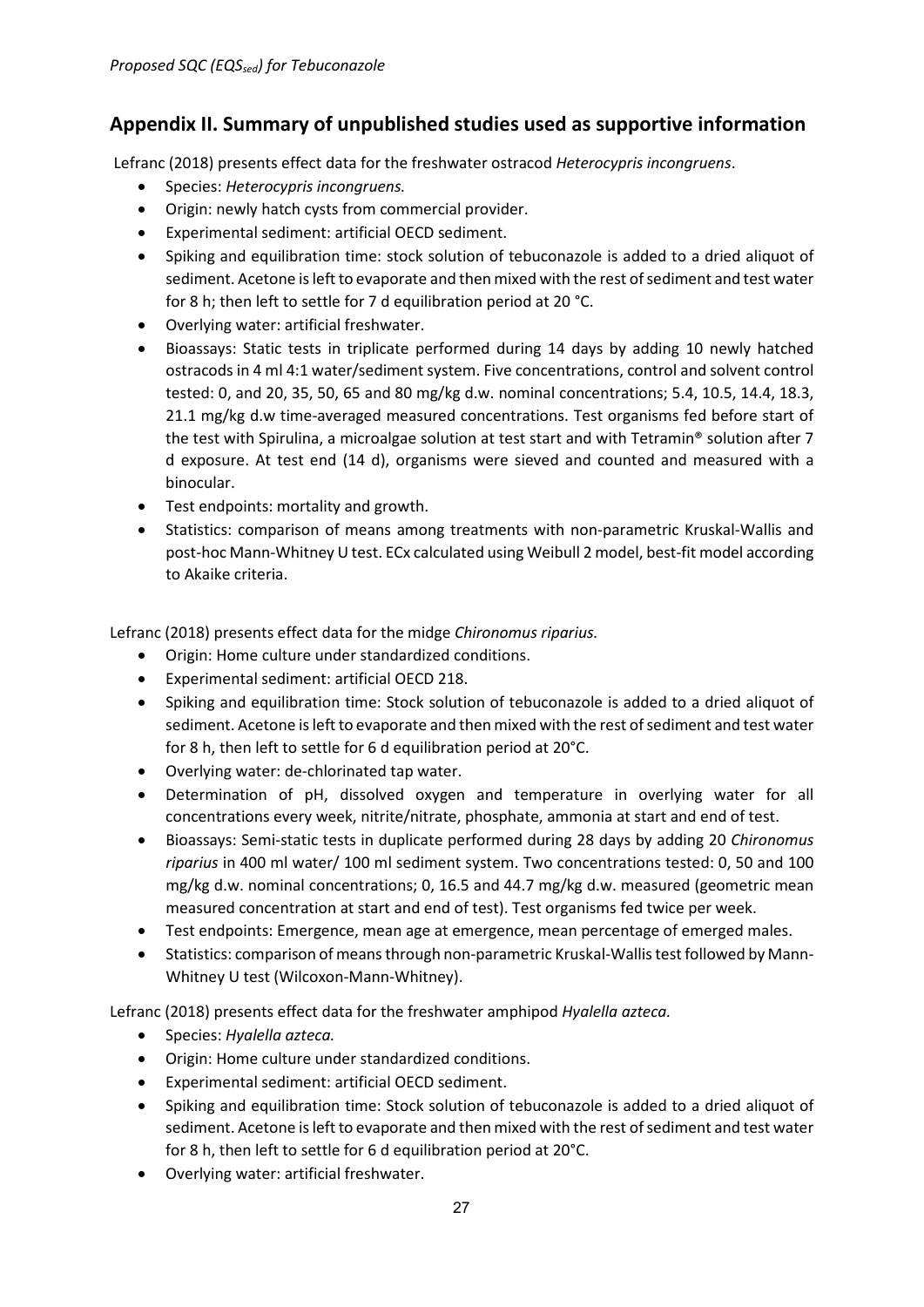- Determination of pH, dissolved oxygen and temperature in overlying water for all concentrations every week, nitrite/nitrate, phosphate, ammonia at start and end of the test.
- Bioassays: Semi-static testsin duplicate performed during 28 days by adding 20 *Hyalella azteca* in 400 ml water/ 100 ml sediment system. Two concentrations tested: 0, 50 and 100 mg/kg d.w. nominal concentrations; 0, 17.2, 41.7 mg/kg d.w. measured (geometric mean of measured concentrations at start and end of test). Test organisms fed twice per week.
- Test endpoints: survival, growth.
- Statistics: non-parametric Kruskal-Wallis test followed by Mann-Whitney U test (Wilcoxon-Mann-Whitney).

Maciorowski (1996) presents mesocosm study results that evaluate ecological effects on fish, aquatic community structure and ecosystem functions:

Study design: sixteen ponds (30 meters in length by 16 meters wide, each ca. 652 l), one control group and three test levels, received 4 applications (subsurface injections) of Lynx at two week intervals ranging from 2.5 to 40 µg a.i./l (nominal). The measured concentrations were averaged over the 15 week study period, resulting in the following maximum 15-d average exposure concentrations:

1) 11.7 µg a.i./l water, 170 µg a.i./kg d.w. sediment;

2) 35.3 µg a.i./l water, 370 µg a.i./kg d.w.;

3) 149 µg a.i./l water, 1020 µg a.i./kg d.w.

For the two highest concentrations, a range of 15 d average exposure concentrations is also provided in the study report, increasing over time:

- Sediment = 10 to 370 µg a.i./kg d.w., water = 10.2 to 35.3 µg a.i./l;
- Sediment = 10 to 1020 µg a.i./kg d.w., water = 24.4 to 149 µg a.i./l.

According to the  $K_d$  for tebuconazole, roughly 10 times as much substance should bind to sediment compared to the amount solubilized in water, while measured concentrations showed 18X, 12X, and 6X as much substance in sediment as water for doses 1, 2, and 3 respectively.

#### Endpoints:

- Phytoplankton (community study, chlorophyll a, pheophytin a) and zooplankton (protozoans, rotifers, crustaceans) were assessed monthly; peryphyton (ass-free total biomass, chlorophyll a, pheophytin a) was studied at three specific times in glass microslides placed in floating peryphytometers below water surface after 2 week colonization period
- Ecosystem metabolism (total community respiration (mg/l), gross community photosynthesis, production to respiration ratio) were derived from biweekly DO measurements at dusk, dawn and the following dusk using.
- Macroinvertebrates (oligochaetes, ephemeroptera, trichoptera, chironomidae, coleaoptera) were assessed after two weeks of application every two weekly in grab samples, artificial substrate samplers and emergence trap samples.
- Fish (growth, survival, reproduction) was assessed from 24 adult bluegill sunfish (*Lepomis macrochirus*) initially introduced in each pond.

Statistical analysis: ANOVA was used to test for differences in biological parameters between control and doses. Biological count data was normalized by log transformation or ranking and Dunnett's Test